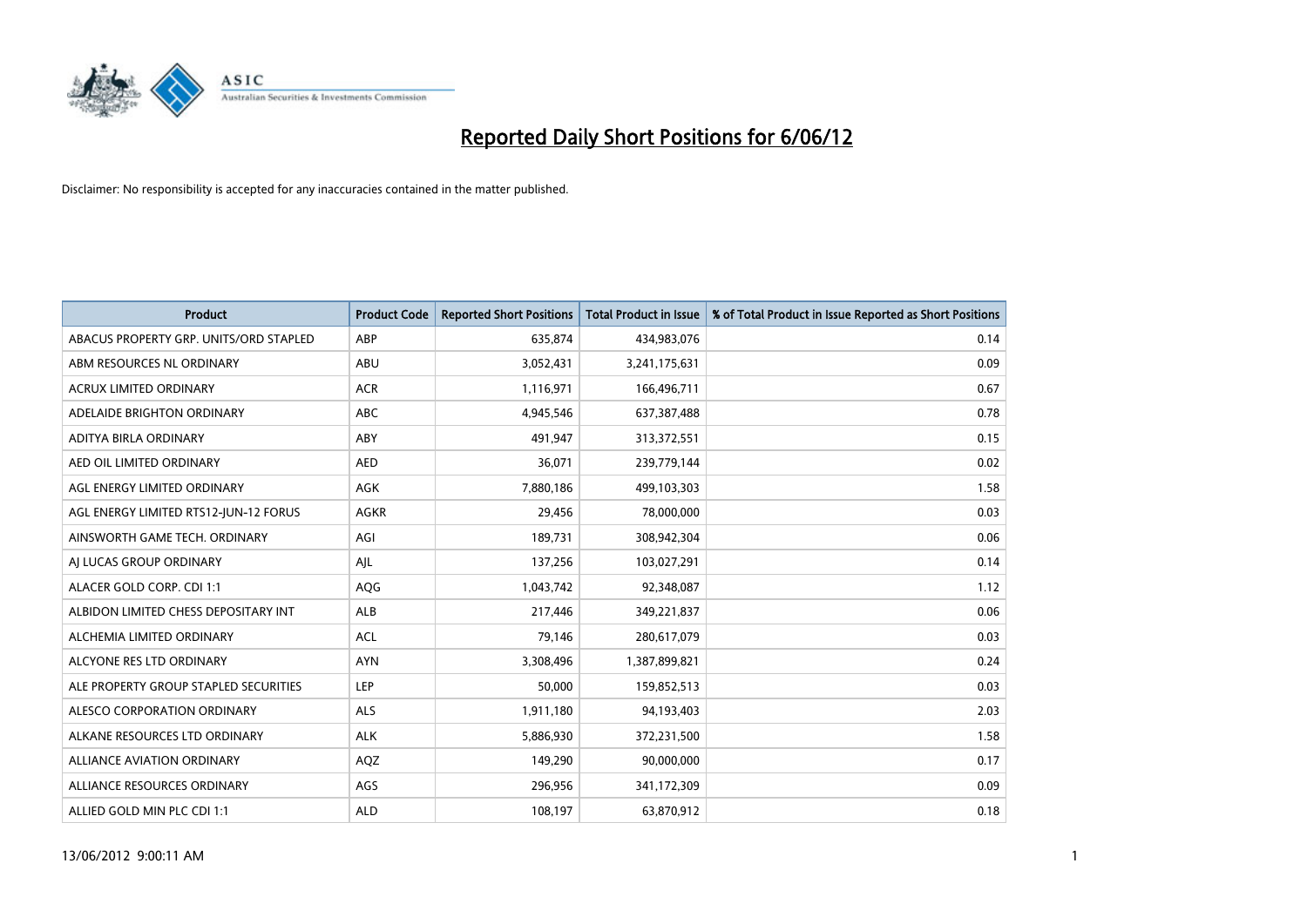

| <b>Product</b>                          | <b>Product Code</b> | <b>Reported Short Positions</b> | <b>Total Product in Issue</b> | % of Total Product in Issue Reported as Short Positions |
|-----------------------------------------|---------------------|---------------------------------|-------------------------------|---------------------------------------------------------|
| ALLIED HEALTH LTD ORDINARY              | AHZ                 | 109,920                         | 799,546,843                   | 0.01                                                    |
| ALTONA MINING LTD ORDINARY              | <b>AOH</b>          | 555,081                         | 522,091,038                   | 0.11                                                    |
| ALUMINA LIMITED ORDINARY                | <b>AWC</b>          | 105,503,807                     | 2,440,196,187                 | 4.32                                                    |
| AMALGAMATED HOLDINGS ORDINARY           | <b>AHD</b>          | 2,302                           | 157,613,022                   | 0.00                                                    |
| AMCOM TELECOMM, ORDINARY                | AMM                 | 5,645                           | 241,491,904                   | 0.00                                                    |
| AMCOR LIMITED ORDINARY                  | AMC                 | 3,594,772                       | 1,206,684,923                 | 0.28                                                    |
| AMP LIMITED ORDINARY                    | AMP                 | 4,690,254                       | 2,894,931,180                 | 0.16                                                    |
| AMPELLA MINING ORDINARY                 | <b>AMX</b>          | 3,332,873                       | 240,600,493                   | 1.38                                                    |
| ANGLOGOLD ASHANTI CDI 5:1               | AGG                 | 2                               | 89,207,765                    | 0.00                                                    |
| ANSELL LIMITED ORDINARY                 | <b>ANN</b>          | 2,860,312                       | 130,656,668                   | 2.19                                                    |
| ANTARES ENERGY LTD ORDINARY             | AZZ                 | 403,837                         | 260,000,000                   | 0.15                                                    |
| ANZ BANKING GRP LTD ORDINARY            | ANZ                 | 13,655,406                      | 2,679,587,116                 | 0.50                                                    |
| APA GROUP STAPLED SECURITIES            | APA                 | 7,445,447                       | 644,485,583                   | 1.16                                                    |
| APN NEWS & MEDIA ORDINARY               | <b>APN</b>          | 21,557,778                      | 649,010,756                   | 3.33                                                    |
| AQUARIUS PLATINUM. ORDINARY             | <b>AOP</b>          | 11,292,045                      | 470,312,578                   | 2.39                                                    |
| AQUILA RESOURCES ORDINARY               | <b>AQA</b>          | 5,634,195                       | 411,804,442                   | 1.35                                                    |
| ARAFURA RESOURCE LTD ORDINARY           | ARU                 | 7,612,798                       | 396,004,144                   | 1.90                                                    |
| ARB CORPORATION ORDINARY                | ARP                 | 57,737                          | 72,481,302                    | 0.07                                                    |
| ARDENT LEISURE GROUP STAPLED SECURITIES | AAD                 | 297,535                         | 334,209,401                   | 0.09                                                    |
| ARISTOCRAT LEISURE ORDINARY             | ALL                 | 18,311,687                      | 550,502,889                   | 3.33                                                    |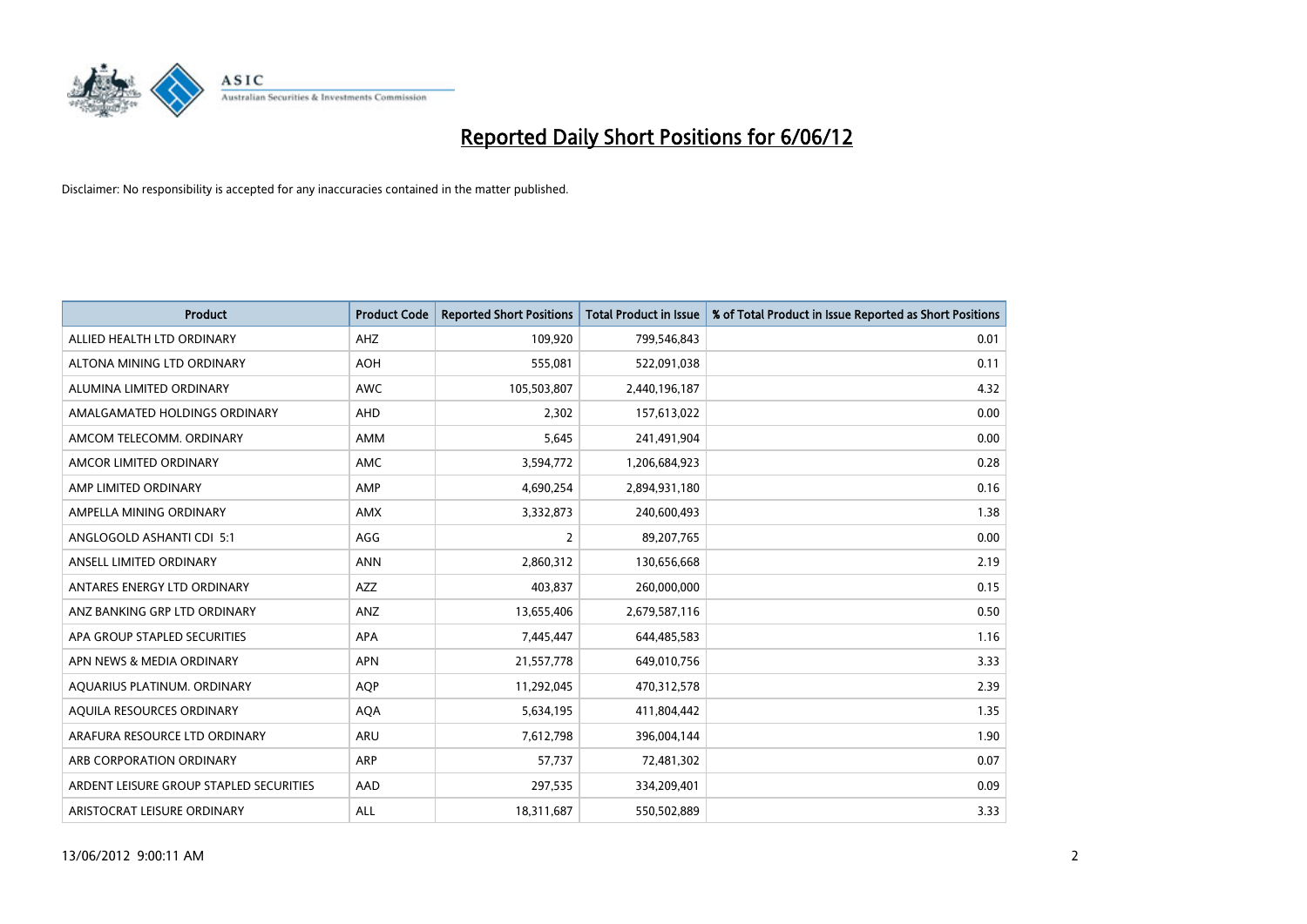

| <b>Product</b>                          | <b>Product Code</b> | <b>Reported Short Positions</b> | <b>Total Product in Issue</b> | % of Total Product in Issue Reported as Short Positions |
|-----------------------------------------|---------------------|---------------------------------|-------------------------------|---------------------------------------------------------|
| ASCIANO LIMITED ORDINARY                | <b>AIO</b>          | 3,009,968                       | 975,385,664                   | 0.31                                                    |
| ASG GROUP LIMITED ORDINARY              | ASZ                 | 328,414                         | 172,142,079                   | 0.19                                                    |
| ASPEN GROUP ORD/UNITS STAPLED           | <b>APZ</b>          | 95,367                          | 600,507,326                   | 0.01                                                    |
| ASPIRE MINING LTD ORDINARY              | <b>AKM</b>          | 290,046                         | 620,594,556                   | 0.04                                                    |
| ASTRO JAP PROP GROUP STAPLED SECURITIES | AJA                 | 80,761                          | 58,445,002                    | 0.14                                                    |
| ASX LIMITED ORDINARY                    | ASX                 | 3,613,117                       | 175,136,729                   | 2.06                                                    |
| ATLAS IRON LIMITED ORDINARY             | <b>AGO</b>          | 12,314,513                      | 904,580,993                   | 1.35                                                    |
| AUCKLAND INTERNATION ORDINARY           | <b>AIA</b>          | 50,000                          | 1,322,564,489                 | 0.00                                                    |
| <b>AURORA OIL &amp; GAS ORDINARY</b>    | <b>AUT</b>          | 5,714,721                       | 445,458,159                   | 1.28                                                    |
| AUSDRILL LIMITED ORDINARY               | ASL                 | 632,295                         | 304,397,289                   | 0.20                                                    |
| AUSENCO LIMITED ORDINARY                | AAX                 | 350,759                         | 123,872,665                   | 0.27                                                    |
| <b>AUSTAL LIMITED ORDINARY</b>          | ASB                 | 283,300                         | 188,193,007                   | 0.15                                                    |
| AUSTIN ENGINEERING ORDINARY             | ANG                 | 20,206                          | 72,314,403                    | 0.02                                                    |
| AUSTRALAND PROPERTY STAPLED SECURITY    | <b>ALZ</b>          | 108,683                         | 576,846,597                   | 0.02                                                    |
| AUSTRALIAN AGRICULT. ORDINARY           | AAC                 | 343,917                         | 312,905,085                   | 0.10                                                    |
| AUSTRALIAN INFRASTR. UNITS/ORDINARY     | <b>AIX</b>          | 11,549,609                      | 620,733,944                   | 1.87                                                    |
| AUSTRALIAN PHARM, ORDINARY              | API                 | 254,189                         | 488,115,883                   | 0.06                                                    |
| AUTOMOTIVE HOLDINGS ORDINARY            | AHE                 | 14,629                          | 260,579,682                   | 0.00                                                    |
| AVIENNINGS LIMITED ORDINARY             | <b>AVI</b>          | 575,001                         | 274,588,694                   | 0.21                                                    |
| AWE LIMITED ORDINARY                    | AWE                 | 3,424,991                       | 521,871,941                   | 0.65                                                    |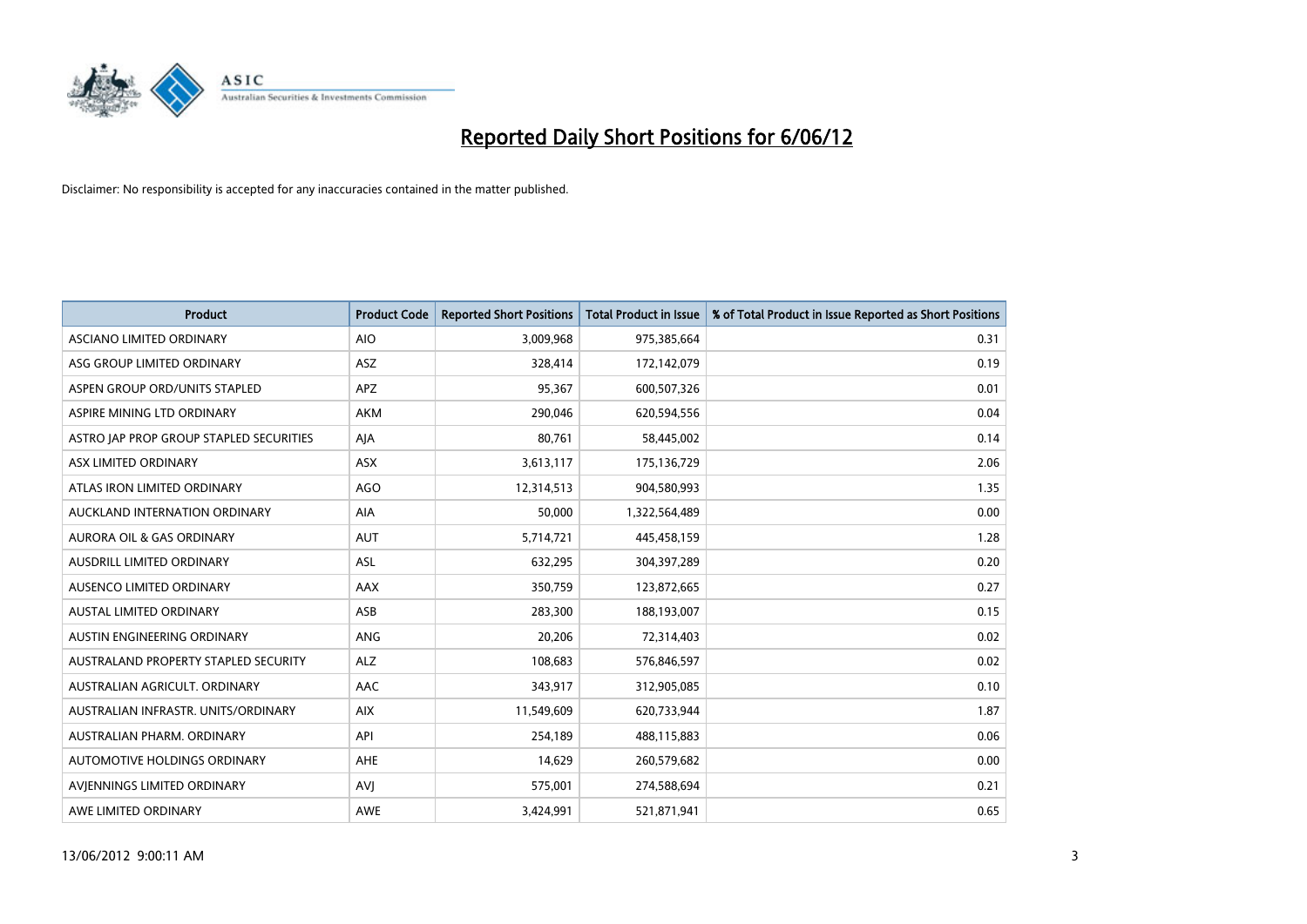

| <b>Product</b>                       | <b>Product Code</b> | <b>Reported Short Positions</b> | <b>Total Product in Issue</b> | % of Total Product in Issue Reported as Short Positions |
|--------------------------------------|---------------------|---------------------------------|-------------------------------|---------------------------------------------------------|
| AZIMUTH RES LTD ORDINARY             | <b>AZH</b>          | 1,001,943                       | 401,368,304                   | 0.24                                                    |
| AZUMAH RESOURCES ORDINARY            | <b>AZM</b>          | 743,919                         | 333,614,096                   | 0.22                                                    |
| <b>BANDANNA ENERGY ORDINARY</b>      | <b>BND</b>          | 3,447,940                       | 528,481,199                   | 0.64                                                    |
| BANK OF QUEENSLAND. ORDINARY         | <b>BOQ</b>          | 9,610,879                       | 304,034,664                   | 3.16                                                    |
| <b>BASE RES LIMITED ORDINARY</b>     | <b>BSE</b>          | 754,626                         | 460,440,029                   | 0.17                                                    |
| <b>BATHURST RESOURCES ORDINARY</b>   | <b>BTU</b>          | 35,391,190                      | 695,747,997                   | 5.09                                                    |
| <b>BC IRON LIMITED ORDINARY</b>      | <b>BCI</b>          | 310,354                         | 103,861,000                   | 0.30                                                    |
| BEACH ENERGY LIMITED ORDINARY        | <b>BPT</b>          | 21,880,699                      | 1,255,464,157                 | 1.75                                                    |
| BEADELL RESOURCE LTD ORDINARY        | <b>BDR</b>          | 8,098,247                       | 716,004,752                   | 1.14                                                    |
| BENDIGO AND ADELAIDE ORDINARY        | <b>BEN</b>          | 5,707,395                       | 396,604,957                   | 1.45                                                    |
| BERKELEY RESOURCES ORDINARY          | <b>BKY</b>          | 621,511                         | 179,298,273                   | 0.36                                                    |
| BETASHARES ASX RES ETF UNITS         | <b>ORE</b>          | 86,932                          | 4,220,217                     | 2.06                                                    |
| <b>BHP BILLITON LIMITED ORDINARY</b> | <b>BHP</b>          | 11,767,296                      | 3,211,691,105                 | 0.35                                                    |
| <b>BILLABONG ORDINARY</b>            | <b>BBG</b>          | 24,722,581                      | 257,888,239                   | 9.58                                                    |
| <b>BIOTA HOLDINGS ORDINARY</b>       | <b>BTA</b>          | 1,652,608                       | 182,350,316                   | 0.89                                                    |
| <b>BLACKTHORN RESOURCES ORDINARY</b> | <b>BTR</b>          | 41,519                          | 127,818,000                   | 0.03                                                    |
| BLUESCOPE STEEL LTD ORDINARY         | <b>BSL</b>          | 49,360,311                      | 3,349,185,247                 | 1.46                                                    |
| <b>BOART LONGYEAR ORDINARY</b>       | <b>BLY</b>          | 6,395,473                       | 461,163,412                   | 1.37                                                    |
| <b>BOOM LOGISTICS ORDINARY</b>       | <b>BOL</b>          | 626                             | 468,663,585                   | 0.00                                                    |
| BORAL LIMITED. ORDINARY              | <b>BLD</b>          | 38,081,438                      | 758,572,140                   | 5.02                                                    |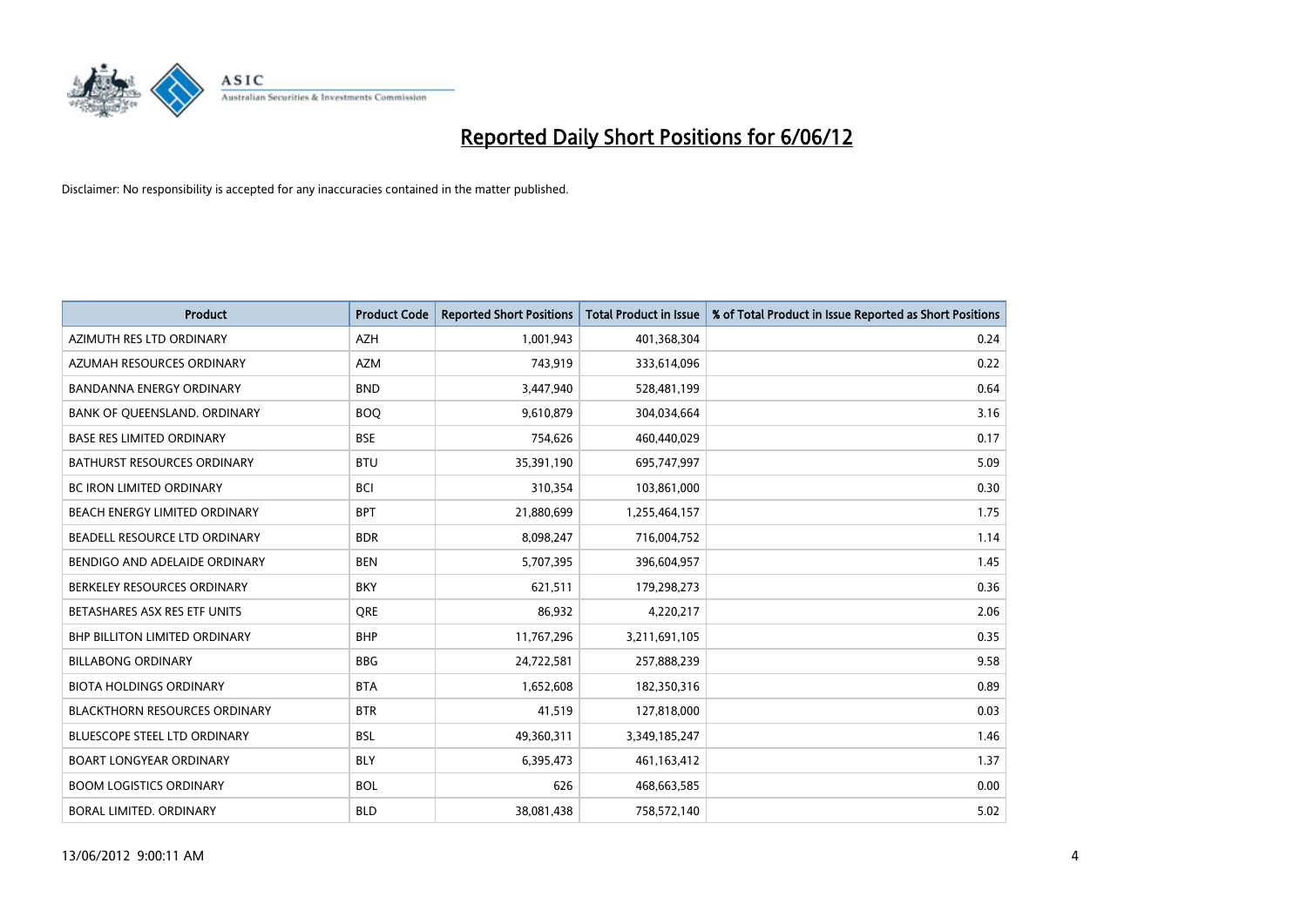

| <b>Product</b>                           | <b>Product Code</b> | <b>Reported Short Positions</b> | <b>Total Product in Issue</b> | % of Total Product in Issue Reported as Short Positions |
|------------------------------------------|---------------------|---------------------------------|-------------------------------|---------------------------------------------------------|
| <b>BRADKEN LIMITED ORDINARY</b>          | <b>BKN</b>          | 4,402,801                       | 168,629,376                   | 2.61                                                    |
| <b>BRAMBLES LIMITED ORDINARY</b>         | <b>BXB</b>          | 20,084,616                      | 1,480,975,746                 | 1.33                                                    |
| BREVILLE GROUP LTD ORDINARY              | <b>BRG</b>          | 52,478                          | 130,095,322                   | 0.03                                                    |
| BRICKWORKS LIMITED ORDINARY              | <b>BKW</b>          | 28,071                          | 147,567,333                   | 0.02                                                    |
| BT INVESTMENT MNGMNT ORDINARY            | <b>BTT</b>          | 1,758                           | 267,906,977                   | 0.00                                                    |
| <b>BURU ENERGY ORDINARY</b>              | <b>BRU</b>          | 10,638,426                      | 234,340,477                   | 4.54                                                    |
| <b>BWP TRUST ORDINARY UNITS</b>          | <b>BWP</b>          | 439,606                         | 525,255,093                   | 0.07                                                    |
| <b>CABCHARGE AUSTRALIA ORDINARY</b>      | CAB                 | 439,764                         | 120,437,014                   | 0.37                                                    |
| CALTEX AUSTRALIA ORDINARY                | <b>CTX</b>          | 7,880,388                       | 270,000,000                   | 2.90                                                    |
| CAMPBELL BROTHERS ORDINARY               | <b>CPB</b>          | 1,194,641                       | 67,503,411                    | 1.75                                                    |
| CAPE LAMBERT RES LTD ORDINARY            | <b>CFE</b>          | 81,323                          | 689,108,792                   | 0.00                                                    |
| CARABELLA RES LTD ORDINARY               | <b>CLR</b>          | 337,106                         | 133,642,797                   | 0.27                                                    |
| <b>CARBON ENERGY ORDINARY</b>            | <b>CNX</b>          | 33,501                          | 772,586,709                   | 0.00                                                    |
| <b>CARDNO LIMITED ORDINARY</b>           | CDD                 | 247,480                         | 138,103,523                   | 0.19                                                    |
| CARNARVON PETROLEUM ORDINARY             | <b>CVN</b>          | 48,582                          | 694,644,634                   | 0.01                                                    |
| CARSALES.COM LTD ORDINARY                | <b>CRZ</b>          | 27,901,084                      | 233,689,223                   | 11.95                                                   |
| <b>CASH CONVERTERS ORDINARY</b>          | CCV                 | 41,700                          | 379,761,025                   | 0.01                                                    |
| CENTRO RETAIL AUST ORD/UNIT STAPLED SEC  | <b>CRF</b>          | 17,733,254                      | 1,340,723,189                 | 1.31                                                    |
| <b>CERAMIC FUEL CELLS ORDINARY</b>       | <b>CFU</b>          | 146,659                         | 1,366,298,863                 | 0.01                                                    |
| CFS RETAIL PROPERTY STAPLED SEC. DEF SET | <b>CFXDA</b>        | 36,716,584                      | 2,835,288,808                 | 1.27                                                    |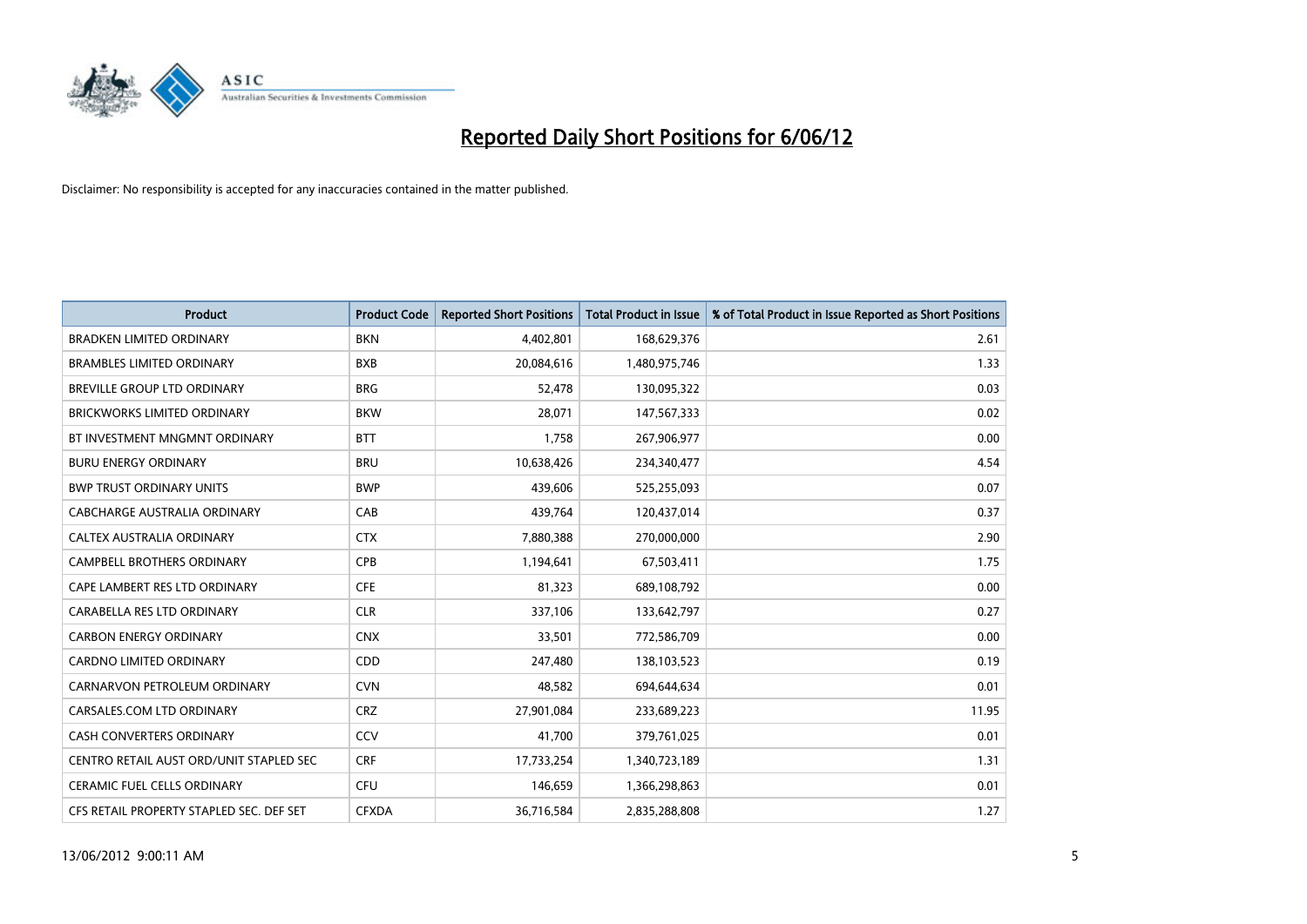

| <b>Product</b>                           | <b>Product Code</b> | <b>Reported Short Positions</b> | <b>Total Product in Issue</b> | % of Total Product in Issue Reported as Short Positions |
|------------------------------------------|---------------------|---------------------------------|-------------------------------|---------------------------------------------------------|
| <b>CGA MINING LIMITED ORDINARY</b>       | CGX                 | 148,797                         | 337,725,726                   | 0.04                                                    |
| CHALLENGER DIV.PRO. STAPLED UNITS        | <b>CDI</b>          | 122,845                         | 872,296,035                   | 0.01                                                    |
| <b>CHALLENGER INFRAST, STAPLED UNITS</b> | <b>CIF</b>          | 367,370                         | 316,223,785                   | 0.12                                                    |
| CHALLENGER LIMITED ORDINARY              | <b>CGF</b>          | 9,340,503                       | 546, 347, 707                 | 1.71                                                    |
| CHARTER HALL GROUP STAPLED US PROHIBIT.  | <b>CHC</b>          | 120,979                         | 296,846,225                   | 0.03                                                    |
| <b>CHARTER HALL RETAIL UNITS</b>         | <b>CQR</b>          | 932,447                         | 299,628,571                   | 0.31                                                    |
| <b>CHORUS LIMITED ORDINARY</b>           | CNU                 | 1,065,078                       | 385,082,123                   | 0.28                                                    |
| CITIGOLD CORP LTD ORDINARY               | <b>CTO</b>          | 1,355,317                       | 1,105,078,301                 | 0.12                                                    |
| <b>CLOUGH LIMITED ORDINARY</b>           | <b>CLO</b>          | 125,134                         | 773,490,454                   | 0.01                                                    |
| <b>CNPR GRP UNITS/ORD STAPLED</b>        | <b>CNP</b>          | 2,537                           | 972,414,514                   | 0.00                                                    |
| COAL OF AFRICA LTD ORDINARY              | <b>CZA</b>          | 367,295                         | 662,484,573                   | 0.05                                                    |
| <b>COALSPUR MINES LTD ORDINARY</b>       | <b>CPL</b>          | 12,780,822                      | 620,729,899                   | 2.04                                                    |
| <b>COBAR CONSOLIDATED ORDINARY</b>       | CCU                 | 230,098                         | 210,101,187                   | 0.10                                                    |
| COCA-COLA AMATIL ORDINARY                | <b>CCL</b>          | 11,367,596                      | 761,319,007                   | 1.47                                                    |
| COCHLEAR LIMITED ORDINARY                | <b>COH</b>          | 6,494,604                       | 56,929,432                    | 11.40                                                   |
| <b>COCKATOO COAL ORDINARY</b>            | <b>COK</b>          | 16,317,193                      | 1,016,746,908                 | 1.60                                                    |
| <b>COFFEY INTERNATIONAL ORDINARY</b>     | <b>COF</b>          | 290,591                         | 255,833,165                   | 0.12                                                    |
| <b>COKAL LTD ORDINARY</b>                | <b>CKA</b>          | 105,903                         | 411,046,892                   | 0.02                                                    |
| <b>COLLINS FOODS LTD ORDINARY</b>        | <b>CKF</b>          | 55,919                          | 93,000,003                    | 0.06                                                    |
| COMMONWEALTH BANK, ORDINARY              | <b>CBA</b>          | 30,738,963                      | 1,592,154,780                 | 1.88                                                    |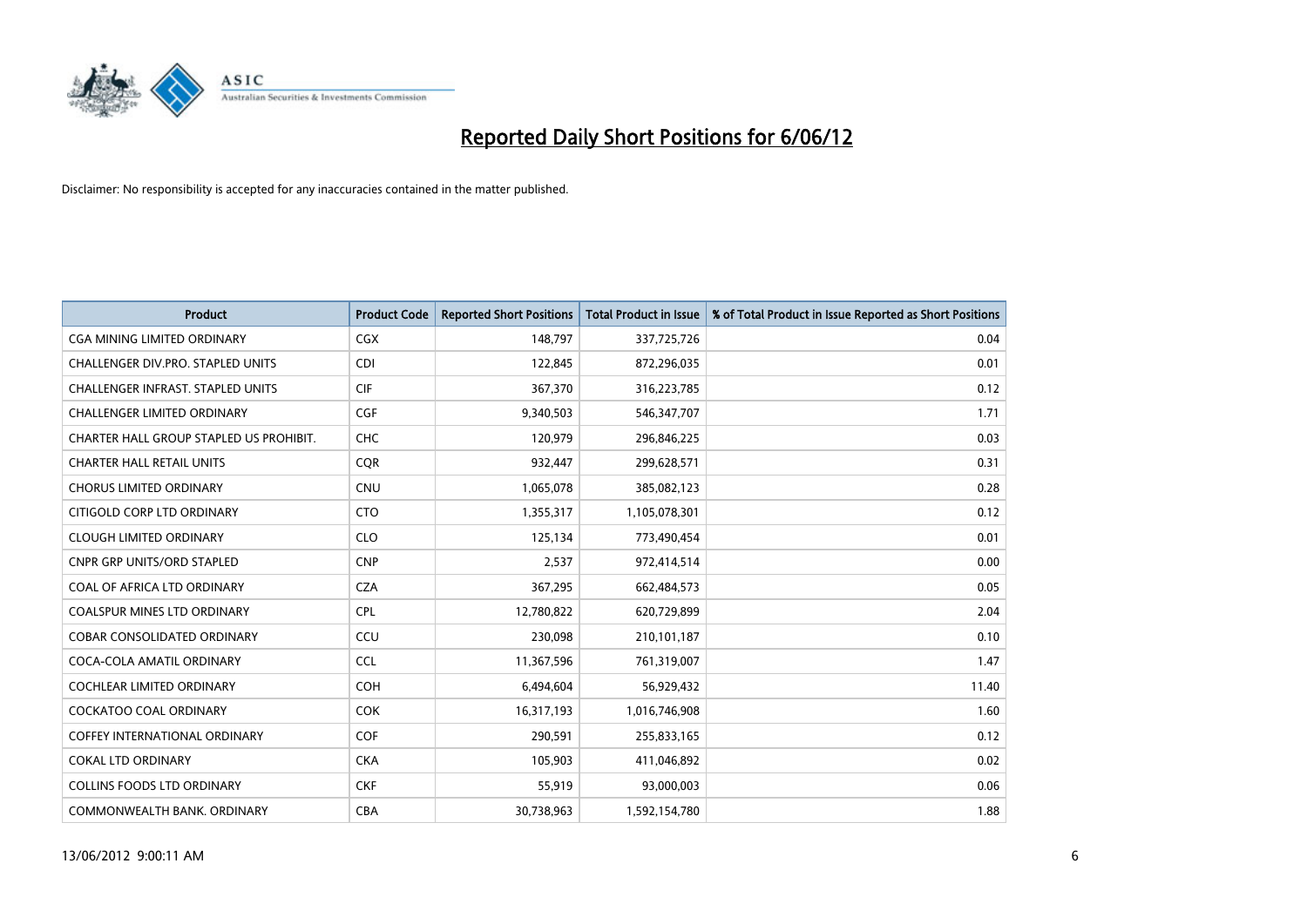

| <b>Product</b>                          | <b>Product Code</b> | <b>Reported Short Positions</b> | <b>Total Product in Issue</b> | % of Total Product in Issue Reported as Short Positions |
|-----------------------------------------|---------------------|---------------------------------|-------------------------------|---------------------------------------------------------|
| <b>COMMONWEALTH PROP ORDINARY UNITS</b> | <b>CPA</b>          | 22,865,883                      | 2,347,003,413                 | 0.98                                                    |
| <b>COMPASS RESOURCES ORDINARY</b>       | <b>CMR</b>          | 7,472                           | 1,403,744,100                 | 0.00                                                    |
| <b>COMPUTERSHARE LTD ORDINARY</b>       | <b>CPU</b>          | 5,564,463                       | 555,664,059                   | 0.99                                                    |
| CONSOLIDATED MEDIA, ORDINARY            | <b>CMI</b>          | 1,437,005                       | 561,834,996                   | 0.25                                                    |
| CONTINENTAL COAL LTD ORDINARY           | CCC                 | 457,633                         | 430,742,398                   | 0.10                                                    |
| <b>COOPER ENERGY LTD ORDINARY</b>       | <b>COE</b>          | 513,977                         | 292,791,528                   | 0.17                                                    |
| <b>CREDIT CORP GROUP ORDINARY</b>       | <b>CCP</b>          | 43,719                          | 45,571,114                    | 0.10                                                    |
| <b>CROWN LIMITED ORDINARY</b>           | <b>CWN</b>          | 4,840,084                       | 728,394,185                   | 0.68                                                    |
| <b>CSG LIMITED ORDINARY</b>             | CSV                 | 826,226                         | 282,567,499                   | 0.27                                                    |
| <b>CSL LIMITED ORDINARY</b>             | <b>CSL</b>          | 6,102,197                       | 510,373,491                   | 1.18                                                    |
| <b>CSR LIMITED ORDINARY</b>             | <b>CSR</b>          | 39,717,178                      | 506,000,315                   | 7.88                                                    |
| <b>CUDECO LIMITED ORDINARY</b>          | CDU                 | 4,063,635                       | 190,159,476                   | 2.13                                                    |
| CUE ENERGY RESOURCE ORDINARY            | <b>CUE</b>          | 3,146,057                       | 698,119,720                   | 0.45                                                    |
| DART ENERGY LTD ORDINARY                | <b>DTE</b>          | 29,696,361                      | 768,645,654                   | 3.83                                                    |
| DAVID JONES LIMITED ORDINARY            | <b>DJS</b>          | 58,495,343                      | 528,655,600                   | 11.03                                                   |
| <b>DECMIL GROUP LIMITED ORDINARY</b>    | <b>DCG</b>          | 367,986                         | 166,492,757                   | 0.22                                                    |
| DEEP YELLOW LIMITED ORDINARY            | <b>DYL</b>          | 375                             | 1,128,736,403                 | 0.00                                                    |
| DEXUS PROPERTY GROUP STAPLED UNITS      | <b>DXS</b>          | 16,604,681                      | 4,839,024,176                 | 0.33                                                    |
| DISCOVERY METALS LTD ORDINARY           | <b>DML</b>          | 12,194,077                      | 442,128,231                   | 2.75                                                    |
| DOMINO PIZZA ENTERPR ORDINARY           | <b>DMP</b>          | 802,758                         | 69,899,674                    | 1.14                                                    |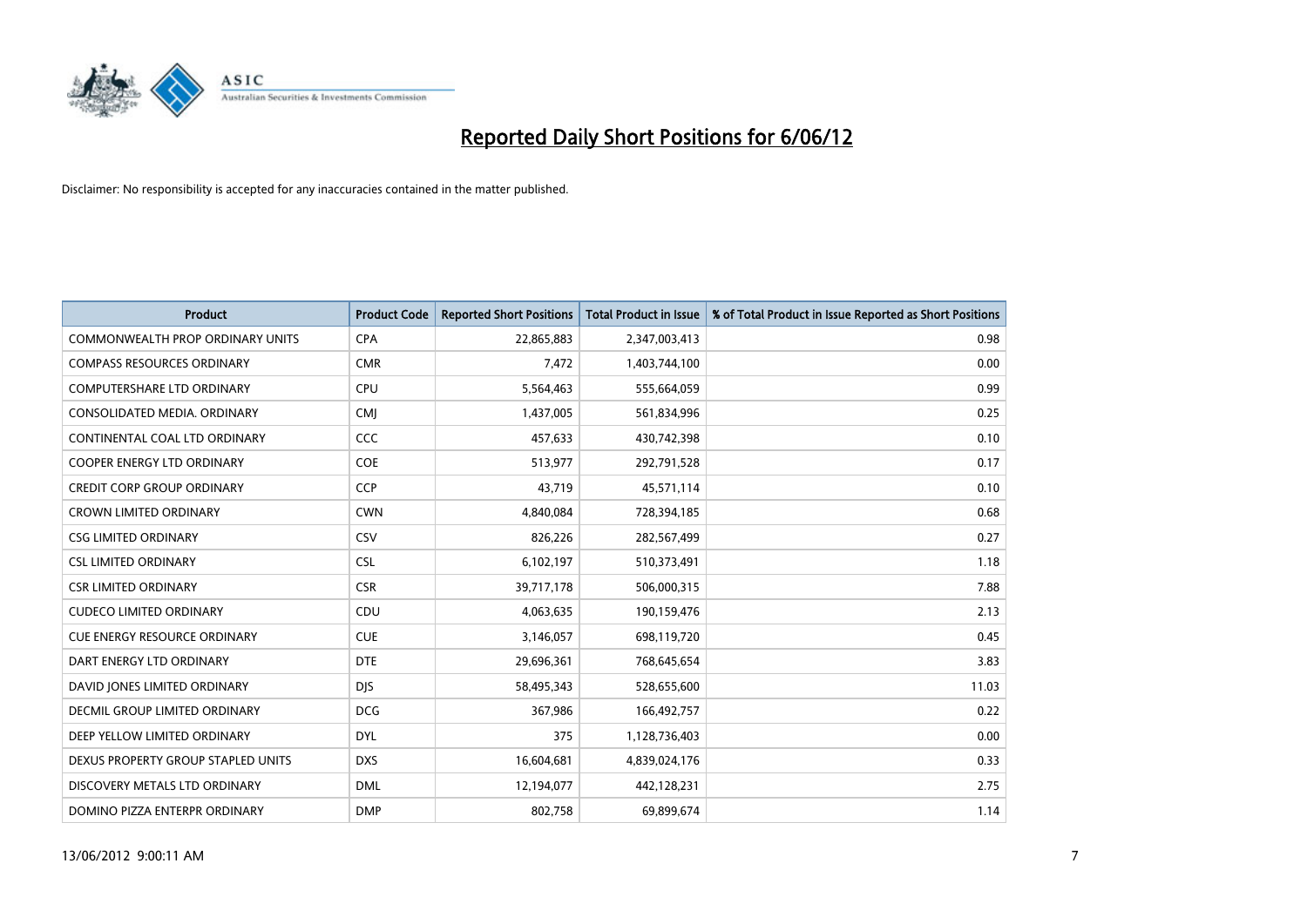

| <b>Product</b>                       | <b>Product Code</b> | <b>Reported Short Positions</b> | <b>Total Product in Issue</b> | % of Total Product in Issue Reported as Short Positions |
|--------------------------------------|---------------------|---------------------------------|-------------------------------|---------------------------------------------------------|
| DORAY MINERALS LTD ORDINARY          | <b>DRM</b>          | 23,139                          | 81,162,275                    | 0.03                                                    |
| DOWNER EDI LIMITED ORDINARY          | <b>DOW</b>          | 6,788,962                       | 429,100,296                   | 1.56                                                    |
| DRILLSEARCH ENERGY ORDINARY          | <b>DLS</b>          | 5,017,871                       | 337,449,196                   | 1.48                                                    |
| DUET GROUP STAPLED US PROHIBIT.      | <b>DUE</b>          | 3,394,325                       | 1,109,831,386                 | 0.31                                                    |
| DULUXGROUP LIMITED ORDINARY          | <b>DLX</b>          | 10,193,741                      | 367,456,259                   | 2.78                                                    |
| <b>DWS LTD ORDINARY</b>              | <b>DWS</b>          | 768                             | 132,362,763                   | 0.00                                                    |
| ECHO ENTERTAINMENT ORDINARY          | <b>EGP</b>          | 42,362,542                      | 688,019,737                   | 6.16                                                    |
| ELDERS LIMITED ORDINARY              | <b>ELD</b>          | 21,326,944                      | 448,598,480                   | 4.75                                                    |
| ELDORADO GOLD CORP CDI 1:1           | EAU                 | 31,609                          | 7,221,936                     | 0.45                                                    |
| ELEMENTAL MINERALS ORDINARY          | <b>ELM</b>          | 531,301                         | 243,614,280                   | 0.21                                                    |
| ELEMENTOS LIMITED ORDINARY           | <b>ELT</b>          | 16                              | 82,383,526                    | 0.00                                                    |
| <b>EMECO HOLDINGS ORDINARY</b>       | EHL                 | 4,543,590                       | 631,237,586                   | 0.73                                                    |
| <b>ENDEAVOUR MIN CORP CDI 1:1</b>    | <b>EVR</b>          | 66,746                          | 117,139,706                   | 0.05                                                    |
| <b>ENERGY RESOURCES ORDINARY 'A'</b> | ERA                 | 11,211,986                      | 517,725,062                   | 2.18                                                    |
| <b>ENERGY WORLD CORPOR, ORDINARY</b> | <b>EWC</b>          | 27,071,422                      | 1,734,166,672                 | 1.57                                                    |
| ENVESTRA LIMITED ORDINARY            | ENV                 | 17,262,843                      | 1,572,392,111                 | 1.08                                                    |
| EQUATORIAL RES LTD ORDINARY          | EQX                 | 172,946                         | 117,235,353                   | 0.16                                                    |
| <b>EUROZ LIMITED ORDINARY</b>        | EZL                 | 26,690                          | 143,676,898                   | 0.02                                                    |
| EVOLUTION MINING LTD ORDINARY        | <b>EVN</b>          | 2,327,871                       | 707,105,713                   | 0.32                                                    |
| EXCO RESOURCES LTD ORDINARY          | EXS                 | 50,060                          | 356,044,187                   | 0.01                                                    |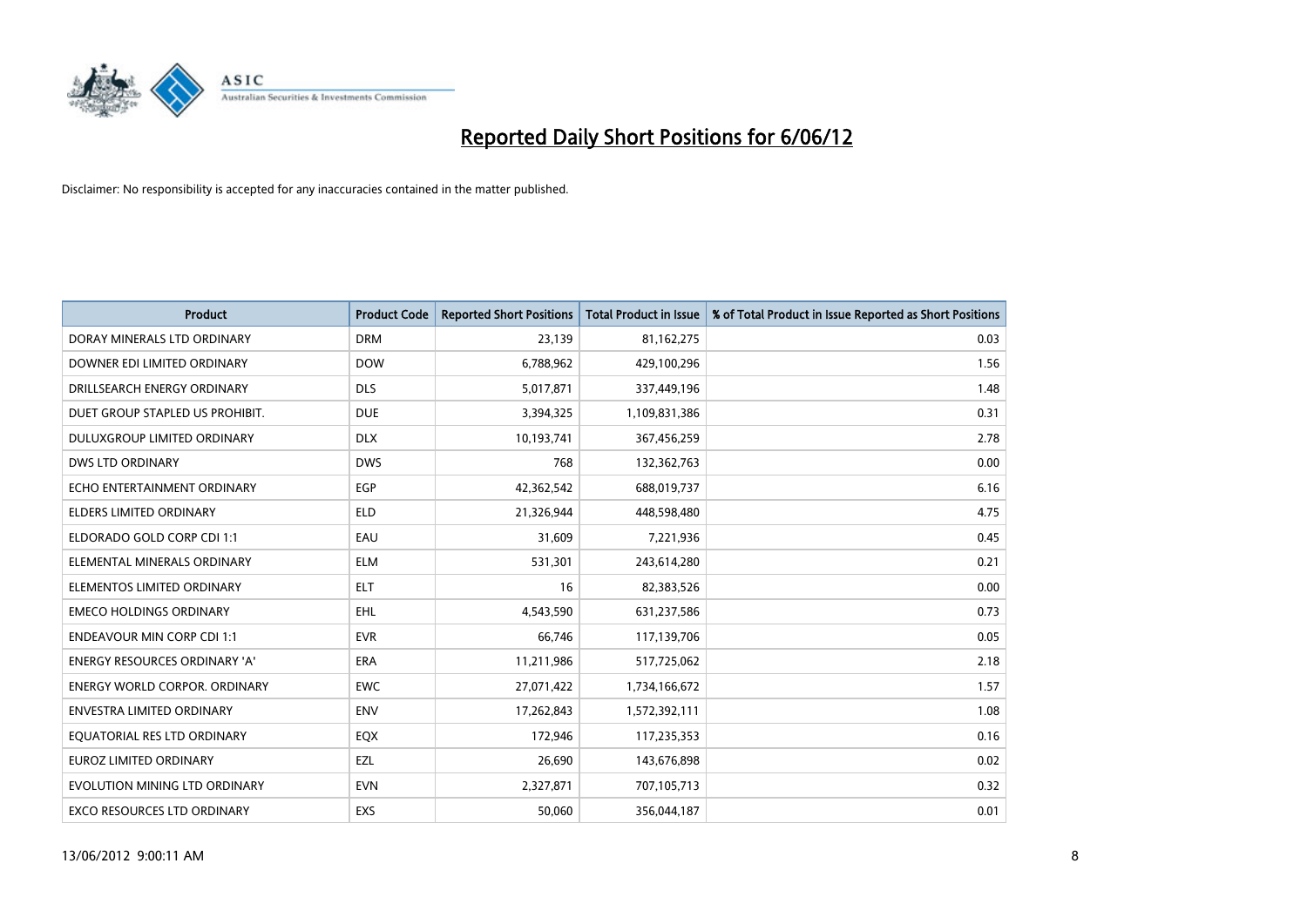

| <b>Product</b>                        | <b>Product Code</b> | <b>Reported Short Positions</b> | <b>Total Product in Issue</b> | % of Total Product in Issue Reported as Short Positions |
|---------------------------------------|---------------------|---------------------------------|-------------------------------|---------------------------------------------------------|
| FAIRFAX MEDIA LTD ORDINARY            | <b>FXJ</b>          | 269,930,485                     | 2,351,955,725                 | 11.48                                                   |
| FAR LTD ORDINARY                      | <b>FAR</b>          | 22,194,079                      | 2,499,846,742                 | 0.89                                                    |
| FISHER & PAYKEL H. ORDINARY           | <b>FPH</b>          | 7,000                           | 530,053,399                   | 0.00                                                    |
| FKP PROPERTY GROUP STAPLED SECURITIES | <b>FKP</b>          | 35,544,902                      | 1,211,033,858                 | 2.95                                                    |
| FLEETWOOD CORP ORDINARY               | <b>FWD</b>          | 102,487                         | 59,217,793                    | 0.17                                                    |
| FLETCHER BUILDING ORDINARY            | <b>FBU</b>          | 12,367,320                      | 682,866,936                   | 1.81                                                    |
| FLEXIGROUP LIMITED ORDINARY           | FXL                 | 18,771                          | 282,113,791                   | 0.00                                                    |
| <b>FLIGHT CENTRE ORDINARY</b>         | <b>FLT</b>          | 11,921,306                      | 100,039,833                   | 11.90                                                   |
| FLINDERS MINES LTD ORDINARY           | <b>FMS</b>          | 378,464                         | 1,821,300,404                 | 0.03                                                    |
| <b>FOCUS MINERALS LTD ORDINARY</b>    | <b>FML</b>          | 668,637                         | 4,320,773,701                 | 0.01                                                    |
| <b>FORGE GROUP LIMITED ORDINARY</b>   | FGE                 | 352,176                         | 86,169,014                    | 0.40                                                    |
| <b>FORTESCUE METALS GRP ORDINARY</b>  | <b>FMG</b>          | 161,635,801                     | 3,113,798,659                 | 5.17                                                    |
| <b>G.U.D. HOLDINGS ORDINARY</b>       | GUD                 | 1,112,849                       | 70,803,455                    | 1.57                                                    |
| <b>GALAXY RESOURCES ORDINARY</b>      | GXY                 | 7,443,327                       | 363,775,852                   | 2.05                                                    |
| <b>GEODYNAMICS LIMITED ORDINARY</b>   | GDY                 | 850                             | 406,452,608                   | 0.00                                                    |
| <b>GINDALBIE METALS LTD ORDINARY</b>  | GBG                 | 43,462,901                      | 1,247,487,454                 | 3.48                                                    |
| <b>GLOBAL CONSTRUCTION ORDINARY</b>   | GCS                 | 50,000                          | 116,464,741                   | 0.04                                                    |
| <b>GLOUCESTER COAL ORDINARY</b>       | GCL                 | 1,120,999                       | 202,905,967                   | 0.55                                                    |
| <b>GOLD ROAD RES LTD ORDINARY</b>     | GOR                 | 224,758                         | 389,975,665                   | 0.07                                                    |
| <b>GOODMAN FIELDER. ORDINARY</b>      | GFF                 | 34,890,650                      | 1,955,559,207                 | 1.79                                                    |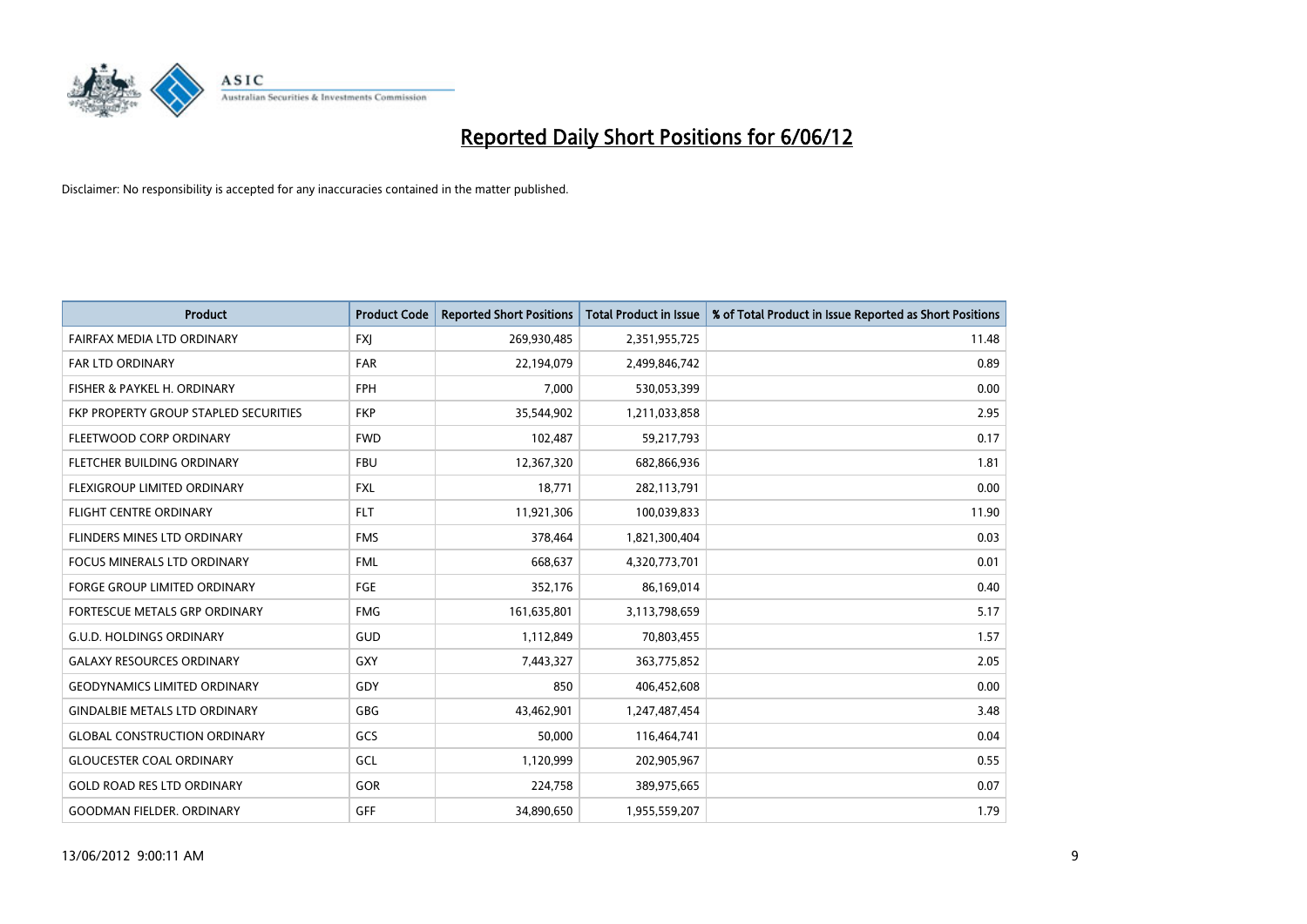

| <b>Product</b>                                   | <b>Product Code</b> | <b>Reported Short Positions</b> | <b>Total Product in Issue</b> | % of Total Product in Issue Reported as Short Positions |
|--------------------------------------------------|---------------------|---------------------------------|-------------------------------|---------------------------------------------------------|
| <b>GOODMAN GROUP STAPLED US PROHIBIT.</b>        | <b>GMG</b>          | 13,276,546                      | 1,549,551,920                 | 0.84                                                    |
| <b>GPT GROUP STAPLED SEC.</b>                    | GPT                 | 9,884,525                       | 1,782,244,703                 | 0.53                                                    |
| <b>GRAINCORP LIMITED A CLASS ORDINARY</b>        | <b>GNC</b>          | 756,261                         | 198,318,900                   | 0.38                                                    |
| <b>GRANGE RESOURCES. ORDINARY</b>                | <b>GRR</b>          | 2,034,850                       | 1,154,766,592                 | 0.17                                                    |
| <b>GREENLAND MIN EN LTD ORDINARY</b>             | GGG                 | 3,929,322                       | 416,390,488                   | 0.94                                                    |
| <b>GROWTHPOINT PROPERTY ORD/UNIT STAPLED SEC</b> | GOZ                 | 124,754                         | 291,904,374                   | 0.05                                                    |
| <b>GRYPHON MINERALS LTD ORDINARY</b>             | <b>GRY</b>          | 10,097,697                      | 348,264,983                   | 2.90                                                    |
| <b>GUILDFORD COAL LTD ORDINARY</b>               | <b>GUF</b>          | 1,890,231                       | 276,867,530                   | 0.68                                                    |
| <b>GUINNESS PEAT GROUP. CDI 1:1</b>              | <b>GPG</b>          | 15,000                          | 228,999,984                   | 0.01                                                    |
| <b>GUIARAT NRE COAL LTD ORDINARY</b>             | <b>GNM</b>          | 667,200                         | 993,137,858                   | 0.07                                                    |
| <b>GUNNS LIMITED ORDINARY</b>                    | <b>GNS</b>          | 74,859,347                      | 848,401,559                   | 8.81                                                    |
| <b>GWA GROUP LTD ORDINARY</b>                    | <b>GWA</b>          | 17,800,423                      | 302,005,514                   | 5.88                                                    |
| HARVEY NORMAN ORDINARY                           | <b>HVN</b>          | 101,199,503                     | 1,062,316,784                 | 9.49                                                    |
| HASTIE GROUP LIMITED ORDINARY                    | <b>HST</b>          | 233,914                         | 137,353,504                   | 0.17                                                    |
| HASTINGS DIVERSIFIED STAPLED SECURITY            | <b>HDF</b>          | 1,230,679                       | 530,001,072                   | 0.23                                                    |
| HAVILAH RESOURCES NL ORDINARY                    | <b>HAV</b>          | 126,344                         | 101,311,223                   | 0.12                                                    |
| <b>HENDERSON GROUP CDI 1:1</b>                   | <b>HGG</b>          | 4,966,551                       | 701,518,485                   | 0.71                                                    |
| HFA HOLDINGS LIMITED ORDINARY                    | <b>HFA</b>          | 3,809                           | 117,332,831                   | 0.00                                                    |
| <b>HIGHLANDS PACIFIC ORDINARY</b>                | <b>HIG</b>          | 68,520                          | 686,202,481                   | 0.01                                                    |
| HILLGROVE RES LTD ORDINARY                       | <b>HGO</b>          | 2,537,403                       | 793,698,575                   | 0.32                                                    |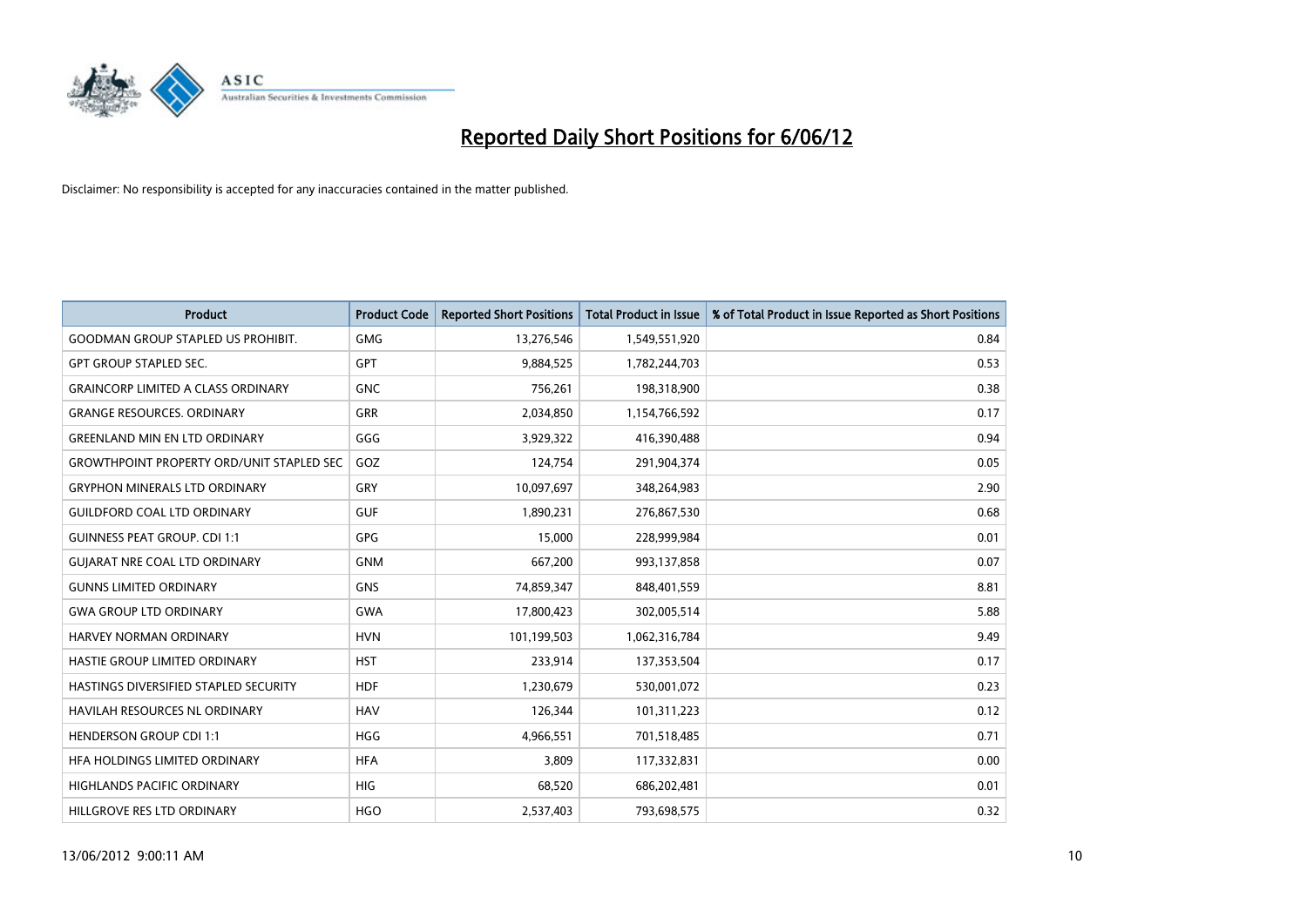

| <b>Product</b>                                | <b>Product Code</b> | <b>Reported Short Positions</b> | <b>Total Product in Issue</b> | % of Total Product in Issue Reported as Short Positions |
|-----------------------------------------------|---------------------|---------------------------------|-------------------------------|---------------------------------------------------------|
| <b>HILLS HOLDINGS LTD ORDINARY</b>            | HIL                 | 2,873,237                       | 246,500,444                   | 1.15                                                    |
| HORIZON OIL LIMITED ORDINARY                  | <b>HZN</b>          | 27,343,172                      | 1,130,811,515                 | 2.41                                                    |
| <b>ICON ENERGY LIMITED ORDINARY</b>           | <b>ICN</b>          | 6,415                           | 469,301,394                   | 0.00                                                    |
| <b>IINET LIMITED ORDINARY</b>                 | <b>IIN</b>          | 186,572                         | 160,968,847                   | 0.11                                                    |
| <b>ILUKA RESOURCES ORDINARY</b>               | <b>ILU</b>          | 39,647,716                      | 418,700,517                   | 9.44                                                    |
| <b>IMDEX LIMITED ORDINARY</b>                 | <b>IMD</b>          | 583,500                         | 208,250,426                   | 0.28                                                    |
| IMF (AUSTRALIA) LTD ORDINARY                  | <b>IMF</b>          | 102,786                         | 123,828,193                   | 0.08                                                    |
| <b>INCITEC PIVOT ORDINARY</b>                 | IPL                 | 4,965,226                       | 1,628,730,107                 | 0.28                                                    |
| INDEPENDENCE GROUP ORDINARY                   | <b>IGO</b>          | 11,466,845                      | 232,882,535                   | 4.92                                                    |
| <b>INDOPHIL RESOURCES ORDINARY</b>            | <b>IRN</b>          | 1,032,843                       | 1,203,146,194                 | 0.07                                                    |
| <b>INDUSTREA LIMITED ORDINARY</b>             | <b>IDL</b>          | 485,156                         | 370,268,218                   | 0.13                                                    |
| <b>INFIGEN ENERGY STAPLED SECURITIES</b>      | IFN                 | 5,734,158                       | 762,265,972                   | 0.76                                                    |
| <b>INSURANCE AUSTRALIA ORDINARY</b>           | IAG                 | 3,257,220                       | 2,079,034,021                 | 0.15                                                    |
| INTEGRA MINING LTD, ORDINARY                  | <b>IGR</b>          | 5,197,788                       | 846,293,881                   | 0.63                                                    |
| <b>INTREPID MINES ORDINARY</b>                | <b>IAU</b>          | 12,122,695                      | 525,733,428                   | 2.31                                                    |
| <b>INVESTA OFFICE FUND STAPLED SECURITIES</b> | <b>IOF</b>          | 2,320,688                       | 614,047,458                   | 0.37                                                    |
| <b>INVOCARE LIMITED ORDINARY</b>              | <b>IVC</b>          | 3,383,775                       | 110,030,298                   | 3.06                                                    |
| ION LIMITED ORDINARY                          | <b>ION</b>          | 164,453                         | 256,365,105                   | 0.06                                                    |
| <b>IOOF HOLDINGS LTD ORDINARY</b>             | IFL                 | 751,556                         | 229,794,395                   | 0.32                                                    |
| <b>IPROPERTY GROUP LTD ORDINARY</b>           | <b>IPP</b>          | 250,000                         | 169,662,302                   | 0.15                                                    |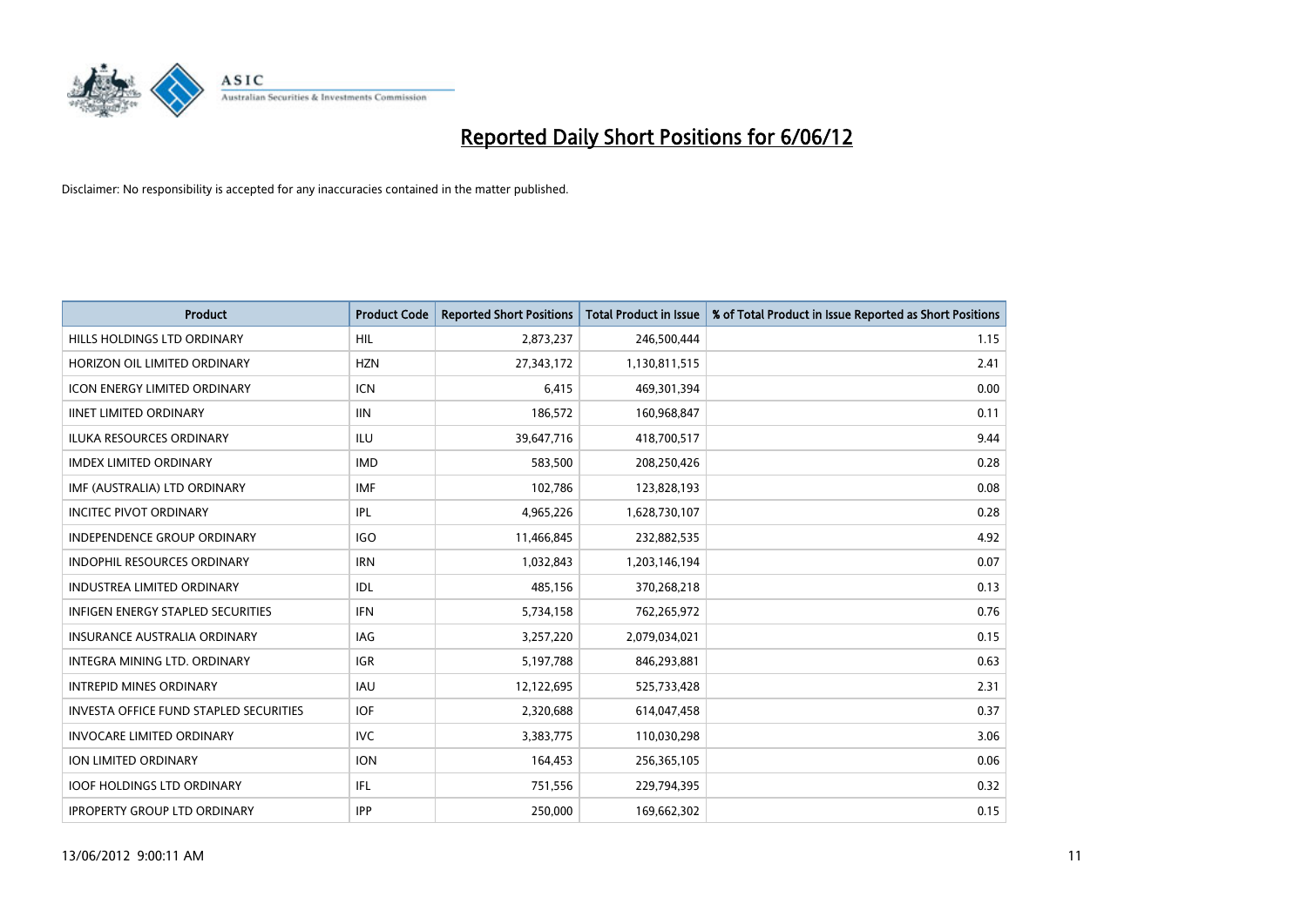

| <b>Product</b>                            | <b>Product Code</b> | <b>Reported Short Positions</b> | <b>Total Product in Issue</b> | % of Total Product in Issue Reported as Short Positions |
|-------------------------------------------|---------------------|---------------------------------|-------------------------------|---------------------------------------------------------|
| <b>IRESS LIMITED ORDINARY</b>             | <b>IRE</b>          | 2,885,683                       | 127,036,010                   | 2.26                                                    |
| <b>IRON ORE HOLDINGS ORDINARY</b>         | <b>IOH</b>          | 49,301                          | 165,912,170                   | 0.02                                                    |
| ISHARES MSCI AUS 200 ISHARES MSCI AUS 200 | <b>IOZ</b>          | 38,342                          | 4,352,373                     | 0.88                                                    |
| <b>ISHARES MSCI BRIC CDI 1:1</b>          | <b>IBK</b>          | 355                             | 3,650,000                     | 0.01                                                    |
| <b>ISHARES MSCI TAIWAN CDI 1:1</b>        | <b>ITW</b>          | 43,328                          | 184,400,000                   | 0.02                                                    |
| ISHARES S&P HIGH DIV ISHARES S&P HIGH DIV | <b>IHD</b>          | 98,154                          | 2,903,027                     | 3.38                                                    |
| ISHARES SMALL ORDS ISHARES SMALL ORDS     | <b>ISO</b>          | 416,387                         | 5,703,165                     | 7.30                                                    |
| <b>IVANHOE AUSTRALIA ORDINARY</b>         | <b>IVA</b>          | 3,538,045                       | 553,921,745                   | 0.63                                                    |
| JAMES HARDIE INDUST CHESS DEPOSITARY INT  | <b>IHX</b>          | 12,184,742                      | 437,226,225                   | 2.75                                                    |
| <b>JB HI-FI LIMITED ORDINARY</b>          | <b>JBH</b>          | 23,656,275                      | 98,850,643                    | 23.94                                                   |
| <b>JUMBO INTERACTIVE ORDINARY</b>         | JIN.                | 5,826                           | 42,412,560                    | 0.01                                                    |
| <b>JUPITER MINES ORDINARY</b>             | <b>IMS</b>          | 50,545                          | 1,806,834,044                 | 0.00                                                    |
| <b>KAGARA LTD ORDINARY</b>                | KZL                 | 3,445,879                       | 798,953,117                   | 0.42                                                    |
| KANGAROO RES LTD ORDINARY                 | <b>KRL</b>          | 183,733                         | 3,434,430,012                 | 0.00                                                    |
| KAROON GAS AUSTRALIA ORDINARY             | <b>KAR</b>          | 693,906                         | 221,420,769                   | 0.31                                                    |
| KASBAH RESOURCES ORDINARY                 | <b>KAS</b>          | 51,151                          | 371,912,596                   | 0.01                                                    |
| KATHMANDU HOLD LTD ORDINARY               | <b>KMD</b>          | 3,125,230                       | 200,000,000                   | 1.56                                                    |
| <b>KBL MINING LIMITED ORDINARY</b>        | <b>KBL</b>          | 1,820                           | 283,921,456                   | 0.00                                                    |
| <b>KENTOR GOLD LIMITED ORDINARY</b>       | KGL                 | 290                             | 106,209,874                   | 0.00                                                    |
| <b>KEYBRIDGE CAPITAL ORDINARY</b>         | <b>KBC</b>          | $\mathbf{1}$                    | 172,070,564                   | 0.00                                                    |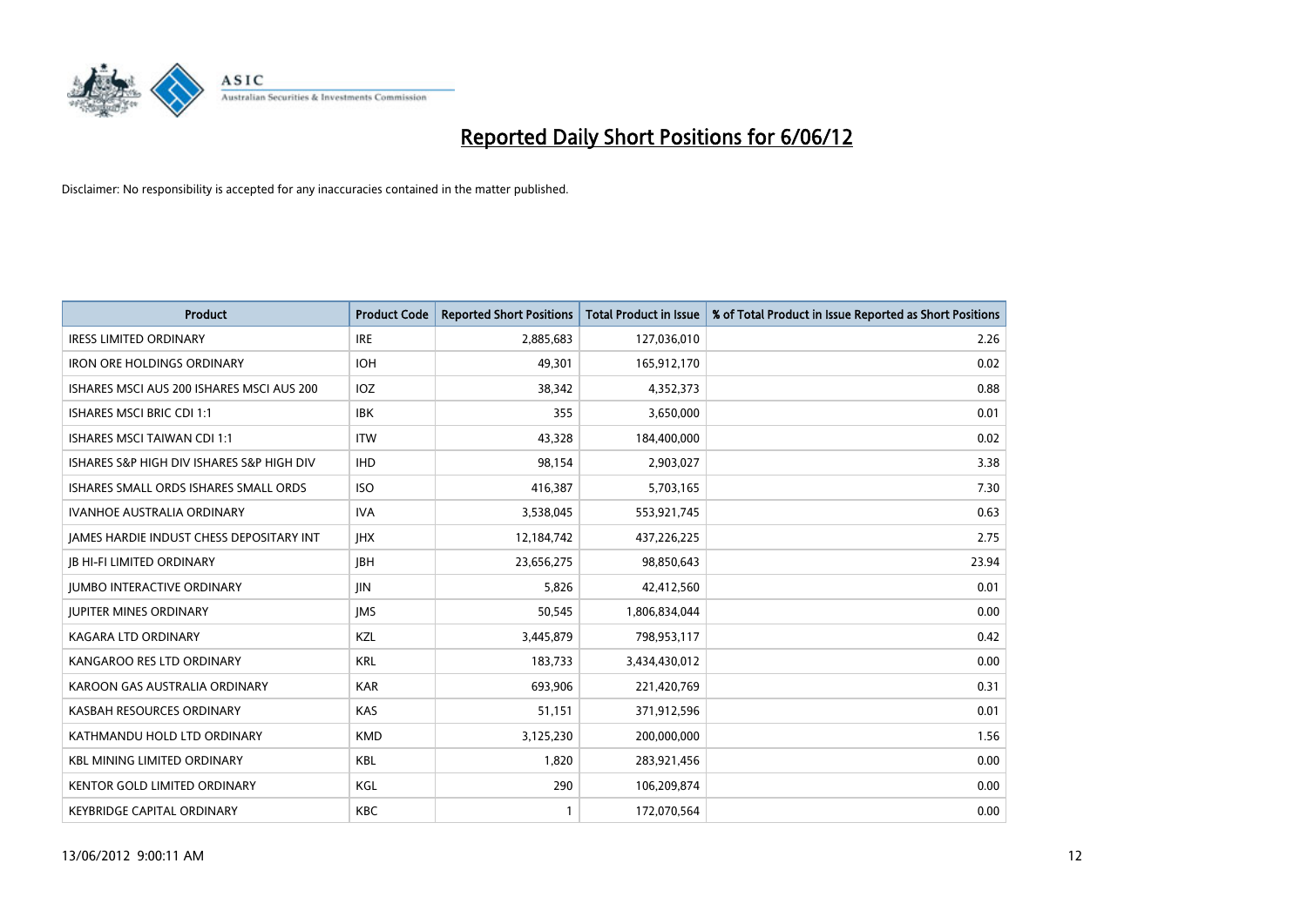

| <b>Product</b>                        | <b>Product Code</b> | <b>Reported Short Positions</b> | <b>Total Product in Issue</b> | % of Total Product in Issue Reported as Short Positions |
|---------------------------------------|---------------------|---------------------------------|-------------------------------|---------------------------------------------------------|
| KINGSGATE CONSOLID, ORDINARY          | <b>KCN</b>          | 5,923,535                       | 151,263,789                   | 3.93                                                    |
| KINGSROSE MINING LTD ORDINARY         | <b>KRM</b>          | 108,855                         | 279,891,562                   | 0.03                                                    |
| LEIGHTON HOLDINGS ORDINARY            | LEI                 | 10,511,662                      | 337,087,596                   | 3.12                                                    |
| LEND LEASE GROUP UNIT/ORD STAPLED     | <b>LLC</b>          | 2,349,594                       | 572,789,827                   | 0.40                                                    |
| LINC ENERGY LTD ORDINARY              | <b>LNC</b>          | 34,212,637                      | 504,487,631                   | 6.76                                                    |
| LIQUEFIED NATURAL ORDINARY            | <b>LNG</b>          | 276,054                         | 267,699,015                   | 0.10                                                    |
| LYNAS CORPORATION ORDINARY            | <b>LYC</b>          | 180,432,066                     | 1,714,846,913                 | 10.53                                                   |
| M2 TELECOMMUNICATION ORDINARY         | <b>MTU</b>          | 72,700                          | 156,571,954                   | 0.05                                                    |
| <b>MACA LIMITED ORDINARY</b>          | <b>MLD</b>          | 34,596                          | 150,000,000                   | 0.02                                                    |
| <b>MACMAHON HOLDINGS ORDINARY</b>     | <b>MAH</b>          | 2,281,400                       | 738,631,705                   | 0.31                                                    |
| MACO ATLAS ROADS GRP ORDINARY STAPLED | <b>MOA</b>          | 4,009,154                       | 464,279,594                   | 0.86                                                    |
| MACQUARIE GROUP LTD ORDINARY          | MQG                 | 8,774,441                       | 348,631,269                   | 2.51                                                    |
| MARENGO MINING ORDINARY               | <b>MGO</b>          | 39,850                          | 1,003,745,113                 | 0.00                                                    |
| <b>MATRIX C &amp; E LTD ORDINARY</b>  | <b>MCE</b>          | 734,706                         | 92,686,855                    | 0.79                                                    |
| MAVERICK DRILLING ORDINARY            | <b>MAD</b>          | 160,000                         | 267,594,286                   | 0.06                                                    |
| MCMILLAN SHAKESPEARE ORDINARY         | <b>MMS</b>          | 119,182                         | 74,523,965                    | 0.15                                                    |
| MEDUSA MINING LTD ORDINARY            | <b>MML</b>          | 2,911,047                       | 188,903,911                   | 1.53                                                    |
| MEO AUSTRALIA LTD ORDINARY            | <b>MEO</b>          | 4,269,707                       | 539,913,260                   | 0.80                                                    |
| <b>MERMAID MARINE ORDINARY</b>        | <b>MRM</b>          | 671,602                         | 219,453,350                   | 0.31                                                    |
| MESOBLAST LIMITED ORDINARY            | <b>MSB</b>          | 17,672,797                      | 284,478,361                   | 6.20                                                    |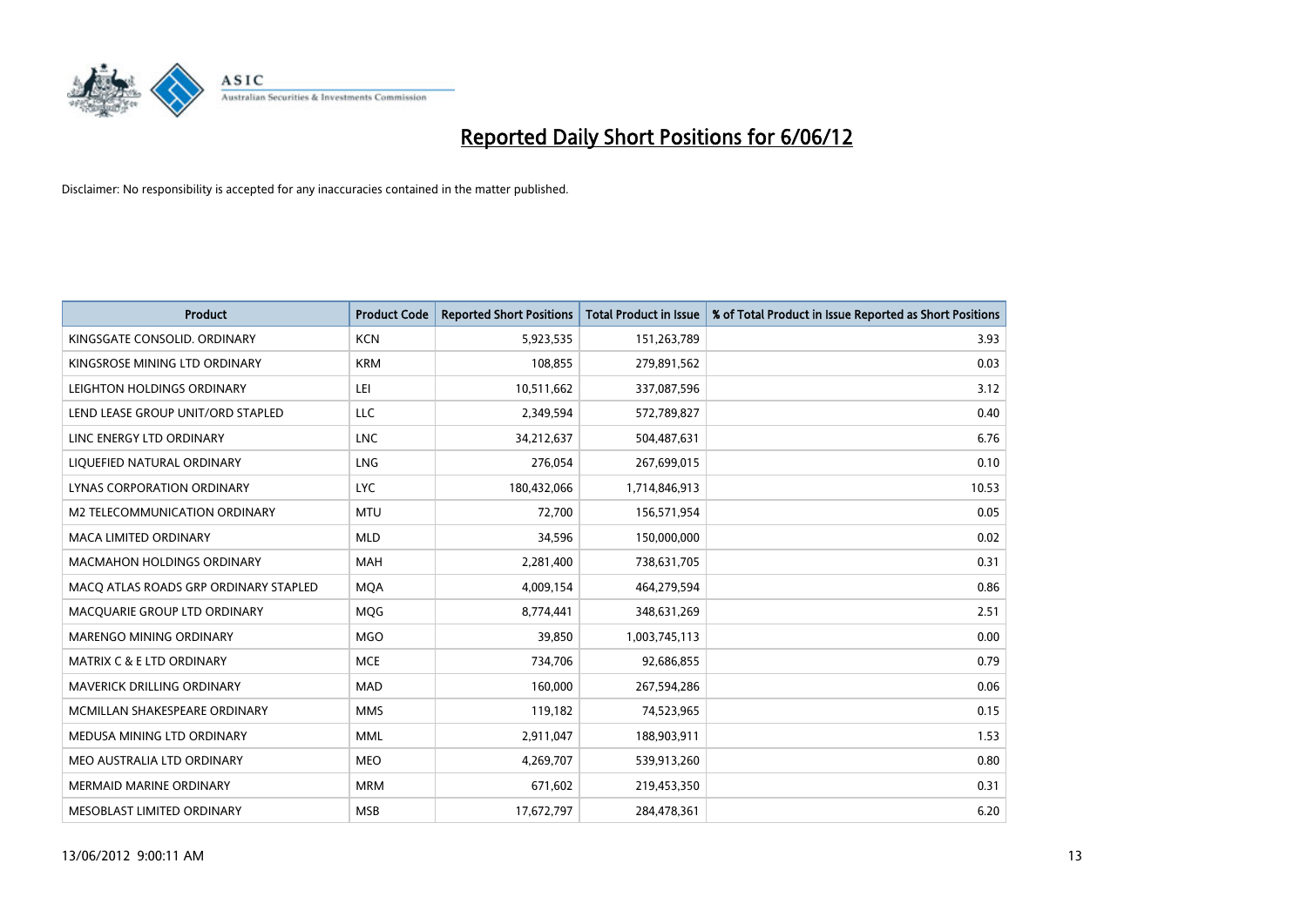

| <b>Product</b>                  | <b>Product Code</b> | <b>Reported Short Positions</b> | <b>Total Product in Issue</b> | % of Total Product in Issue Reported as Short Positions |
|---------------------------------|---------------------|---------------------------------|-------------------------------|---------------------------------------------------------|
| METALS X LIMITED ORDINARY       | <b>MLX</b>          | 918,549                         | 1,320,047,397                 | 0.07                                                    |
| METCASH LIMITED ORDINARY        | <b>MTS</b>          | 42,812,640                      | 771,345,864                   | 5.56                                                    |
| METGASCO LIMITED ORDINARY       | <b>MEL</b>          | 238,700                         | 337,414,140                   | 0.07                                                    |
| METMINCO LIMITED ORDINARY       | <b>MNC</b>          | 6,392,939                       | 1,749,541,573                 | 0.36                                                    |
| MHM METALS LIMITED ORDINARY     | <b>MHM</b>          | 37,083                          | 105,304,831                   | 0.04                                                    |
| MICLYN EXP OFFSHR ORDINARY      | <b>MIO</b>          | 562,046                         | 278,515,705                   | 0.20                                                    |
| MILTON CORPORATION ORDINARY     | <b>MLT</b>          | 12,800                          | 121,625,655                   | 0.01                                                    |
| MINCOR RESOURCES NL ORDINARY    | <b>MCR</b>          | 2,087,632                       | 192,202,047                   | 1.09                                                    |
| MINERAL DEPOSITS ORDINARY       | <b>MDL</b>          | 72,024                          | 83,538,786                    | 0.09                                                    |
| MINERAL RESOURCES, ORDINARY     | <b>MIN</b>          | 1,466,407                       | 184,856,018                   | 0.78                                                    |
| MIRABELA NICKEL LTD ORDINARY    | <b>MBN</b>          | 25,681,437                      | 808,554,573                   | 3.15                                                    |
| MIRVAC GROUP STAPLED SECURITIES | <b>MGR</b>          | 4,289,338                       | 3,418,236,755                 | 0.12                                                    |
| MOLOPO ENERGY LTD ORDINARY      | <b>MPO</b>          | 1,149,924                       | 245,579,810                   | 0.48                                                    |
| MOLY MINES LIMITED ORDINARY     | <b>MOL</b>          | 114,474                         | 384,893,989                   | 0.03                                                    |
| MONADELPHOUS GROUP ORDINARY     | <b>MND</b>          | 2,925,329                       | 88,674,327                    | 3.28                                                    |
| MORTGAGE CHOICE LTD ORDINARY    | <b>MOC</b>          | 2,380,733                       | 120,319,572                   | 1.97                                                    |
| MOUNT GIBSON IRON ORDINARY      | <b>MGX</b>          | 9,444,236                       | 1,085,516,652                 | 0.85                                                    |
| MURCHISON METALS LTD ORDINARY   | <b>MMX</b>          | 4,274,682                       | 450,093,277                   | 0.94                                                    |
| MYER HOLDINGS LTD ORDINARY      | <b>MYR</b>          | 70,868,322                      | 583,384,551                   | 12.13                                                   |
| MYSTATE LIMITED ORDINARY        | <b>MYS</b>          | 12,765                          | 86,977,573                    | 0.01                                                    |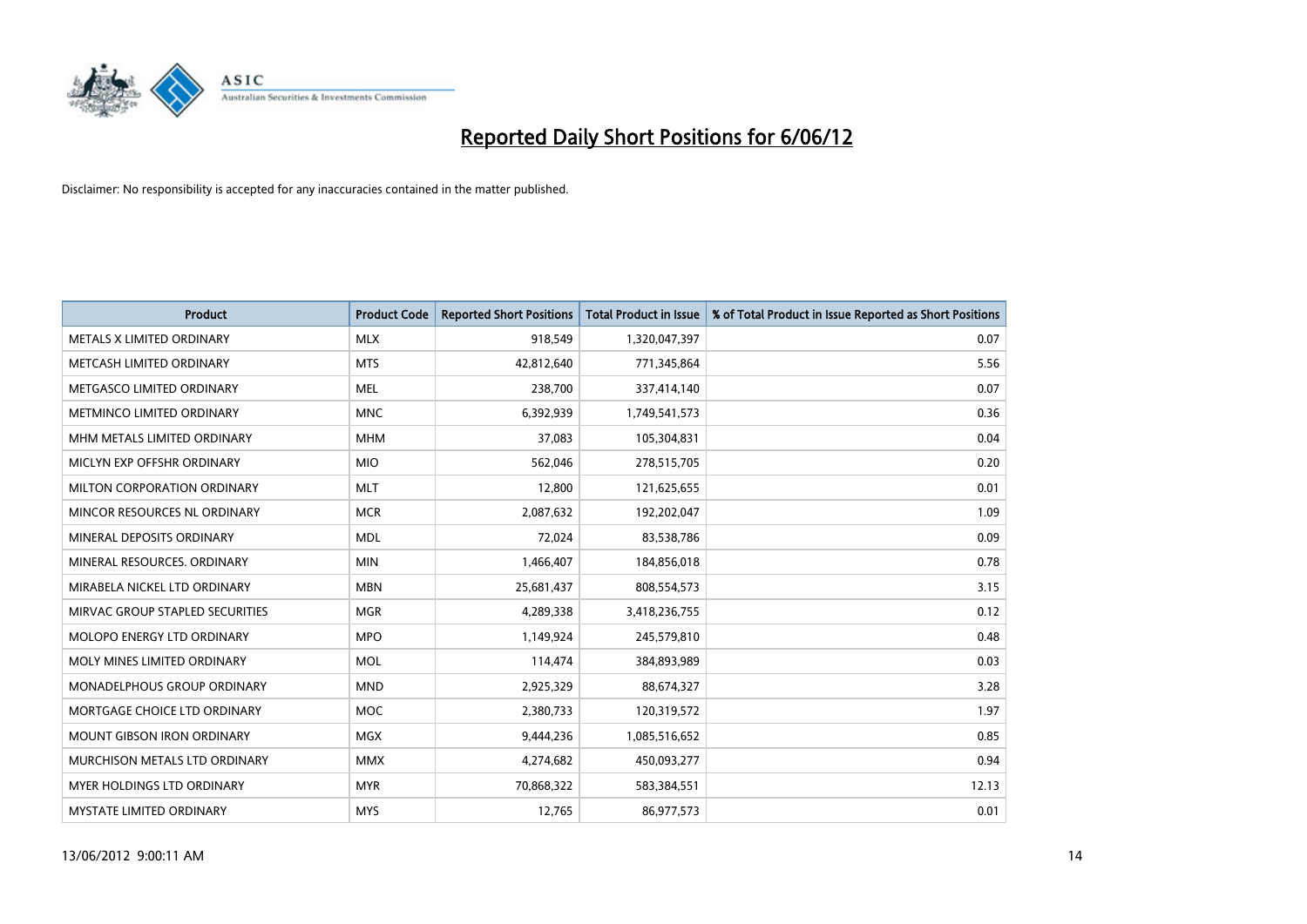

| <b>Product</b>                        | <b>Product Code</b> | <b>Reported Short Positions</b> | <b>Total Product in Issue</b> | % of Total Product in Issue Reported as Short Positions |
|---------------------------------------|---------------------|---------------------------------|-------------------------------|---------------------------------------------------------|
| NATIONAL AUST, BANK ORDINARY          | <b>NAB</b>          | 33,376,649                      | 2,239,352,006                 | 1.45                                                    |
| NAVITAS LIMITED ORDINARY              | <b>NVT</b>          | 12,254,613                      | 375,318,628                   | 3.27                                                    |
| NEON ENERGY LIMITED ORDINARY          | <b>NEN</b>          | 1,054,491                       | 436,464,518                   | 0.25                                                    |
| NEW HOPE CORPORATION ORDINARY         | <b>NHC</b>          | 1,666,213                       | 830,411,534                   | 0.20                                                    |
| NEWCREST MINING ORDINARY              | <b>NCM</b>          | 1,928,887                       | 765,000,000                   | 0.23                                                    |
| NEWS CORP A NON-VOTING CDI            | <b>NWSLV</b>        | 3,184,065                       | 1,610,456,880                 | 0.20                                                    |
| NEWS CORP B VOTING CDI                | <b>NWS</b>          | 1,148,307                       | 798,520,953                   | 0.13                                                    |
| NEXTDC LIMITED ORDINARY               | <b>NXT</b>          | 918,181                         | 150,602,388                   | 0.60                                                    |
| NEXUS ENERGY LIMITED ORDINARY         | <b>NXS</b>          | 3,560,517                       | 1,329,821,159                 | 0.27                                                    |
| NIB HOLDINGS LIMITED ORDINARY         | <b>NHF</b>          | 167,981                         | 439,004,182                   | 0.03                                                    |
| NIDO PETROLEUM ORDINARY               | <b>NDO</b>          | 20                              | 1,389,163,151                 | 0.00                                                    |
| NOBLE MINERAL RES ORDINARY            | <b>NMG</b>          | 3,954,680                       | 591,294,002                   | 0.67                                                    |
| NORTHERN IRON LTD ORDINARY            | <b>NFE</b>          | 460,636                         | 369,980,113                   | 0.11                                                    |
| NORTHERN STAR ORDINARY                | <b>NST</b>          | 387,457                         | 402,170,706                   | 0.10                                                    |
| NRW HOLDINGS LIMITED ORDINARY         | <b>NWH</b>          | 1,153,034                       | 278,888,011                   | 0.41                                                    |
| NUCOAL RESOURCES LTD ORDINARY         | <b>NCR</b>          | 130,194                         | 768,612,354                   | 0.02                                                    |
| NUENERGY GAS LTD ORDINARY             | <b>NGY</b>          | 90,898                          | 179,197,984                   | 0.05                                                    |
| NUFARM LIMITED ORDINARY               | <b>NUF</b>          | 5,991,782                       | 262,142,247                   | 2.30                                                    |
| OAKTON LIMITED ORDINARY               | <b>OKN</b>          | 782,489                         | 93,800,235                    | 0.83                                                    |
| OCEANAGOLD CORP. CHESS DEPOSITARY INT | OGC                 | 1,766,541                       | 262,834,376                   | 0.67                                                    |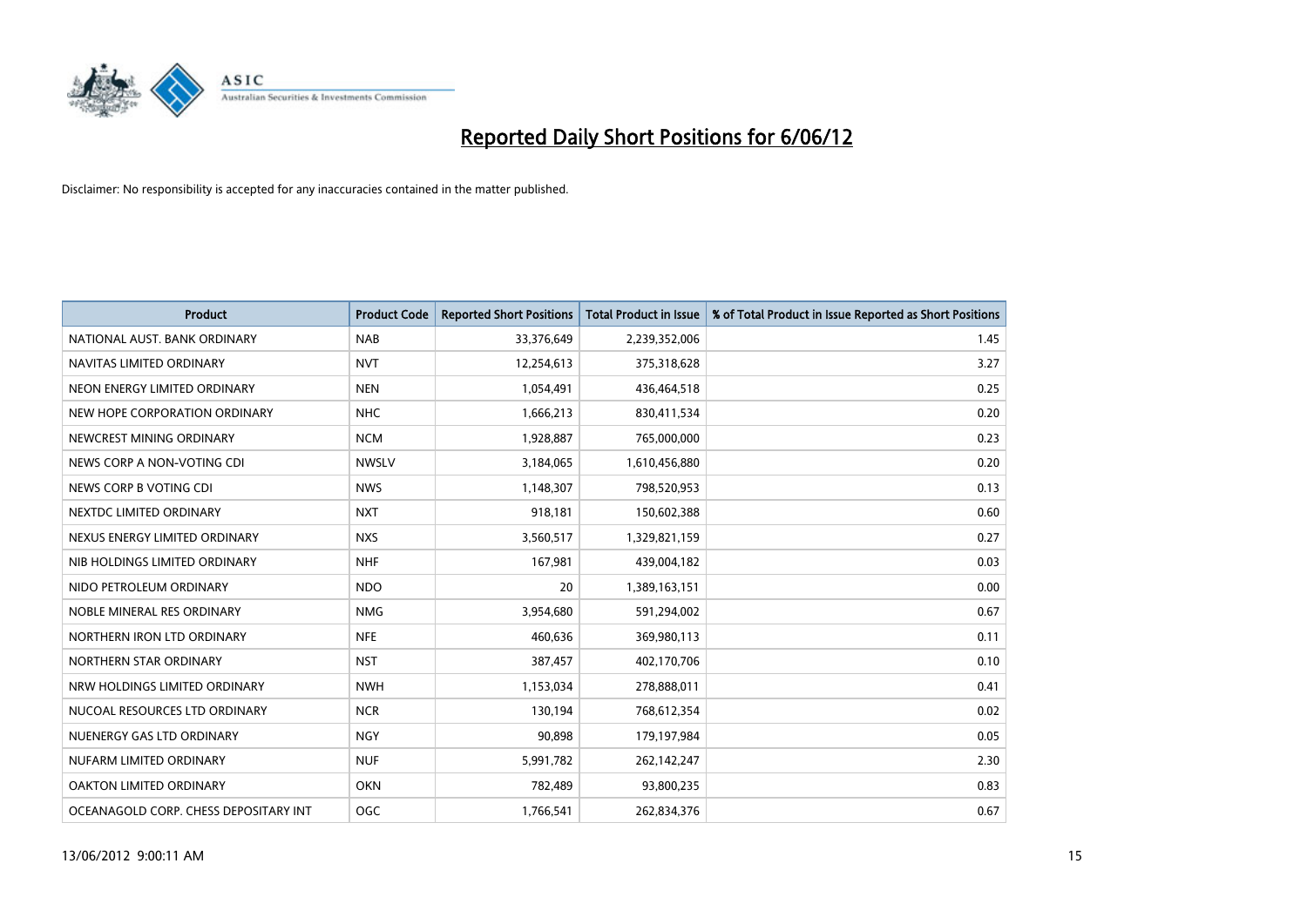

| <b>Product</b>                   | <b>Product Code</b> | <b>Reported Short Positions</b> | <b>Total Product in Issue</b> | % of Total Product in Issue Reported as Short Positions |
|----------------------------------|---------------------|---------------------------------|-------------------------------|---------------------------------------------------------|
| OIL SEARCH LTD ORDINARY          | OSH                 | 7,284,208                       | 1,331,356,047                 | 0.54                                                    |
| OM HOLDINGS LIMITED ORDINARY     | OMH                 | 9,583,104                       | 604,105,150                   | 1.58                                                    |
| <b>ONESTEEL LIMITED ORDINARY</b> | OST                 | 10,200,778                      | 1,345,665,626                 | 0.74                                                    |
| OPUS GROUP LTD ORDINARY          | <b>OPG</b>          | 1,250                           | 53,678,177                    | 0.00                                                    |
| ORICA LIMITED ORDINARY           | ORI                 | 3,589,694                       | 365,007,037                   | 0.93                                                    |
| ORIGIN ENERGY ORDINARY           | ORG                 | 11,079,354                      | 1,089,519,638                 | 1.03                                                    |
| OROCOBRE LIMITED ORDINARY        | <b>ORE</b>          | 87,610                          | 103,195,029                   | 0.08                                                    |
| OROTONGROUP LIMITED ORDINARY     | ORL                 | 356,762                         | 40,880,902                    | 0.86                                                    |
| OZ MINERALS ORDINARY             | OZL                 | 5,519,684                       | 308,785,193                   | 1.80                                                    |
| <b>PACIFIC BRANDS ORDINARY</b>   | <b>PBG</b>          | 7,842,041                       | 912,915,695                   | 0.87                                                    |
| PALADIN ENERGY LTD ORDINARY      | <b>PDN</b>          | 74,978,029                      | 835,645,290                   | 8.96                                                    |
| PAN PACIFIC PETROL. ORDINARY     | <b>PPP</b>          | 7,750                           | 588,612,110                   | 0.00                                                    |
| PANAUST LIMITED ORDINARY         | <b>PNA</b>          | 3,166,475                       | 604,599,995                   | 0.52                                                    |
| PANCONTINENTAL OIL ORDINARY      | <b>PCL</b>          | 1,676,253                       | 1,122,694,094                 | 0.14                                                    |
| PANORAMIC RESOURCES ORDINARY     | PAN                 | 1,907,401                       | 207,050,710                   | 0.93                                                    |
| PAPERLINX LIMITED ORDINARY       | <b>PPX</b>          | 1,211,729                       | 609,280,761                   | 0.20                                                    |
| PAPILLON RES LTD ORDINARY        | <b>PIR</b>          | 109,354                         | 243,514,325                   | 0.04                                                    |
| PEAK RESOURCES ORDINARY          | <b>PEK</b>          | 11,665                          | 207,916,802                   | 0.01                                                    |
| PEET LIMITED ORDINARY            | <b>PPC</b>          | 1,052,359                       | 320,170,604                   | 0.33                                                    |
| PENINSULA ENERGY LTD ORDINARY    | <b>PEN</b>          | 4,204,654                       | 2,170,064,828                 | 0.19                                                    |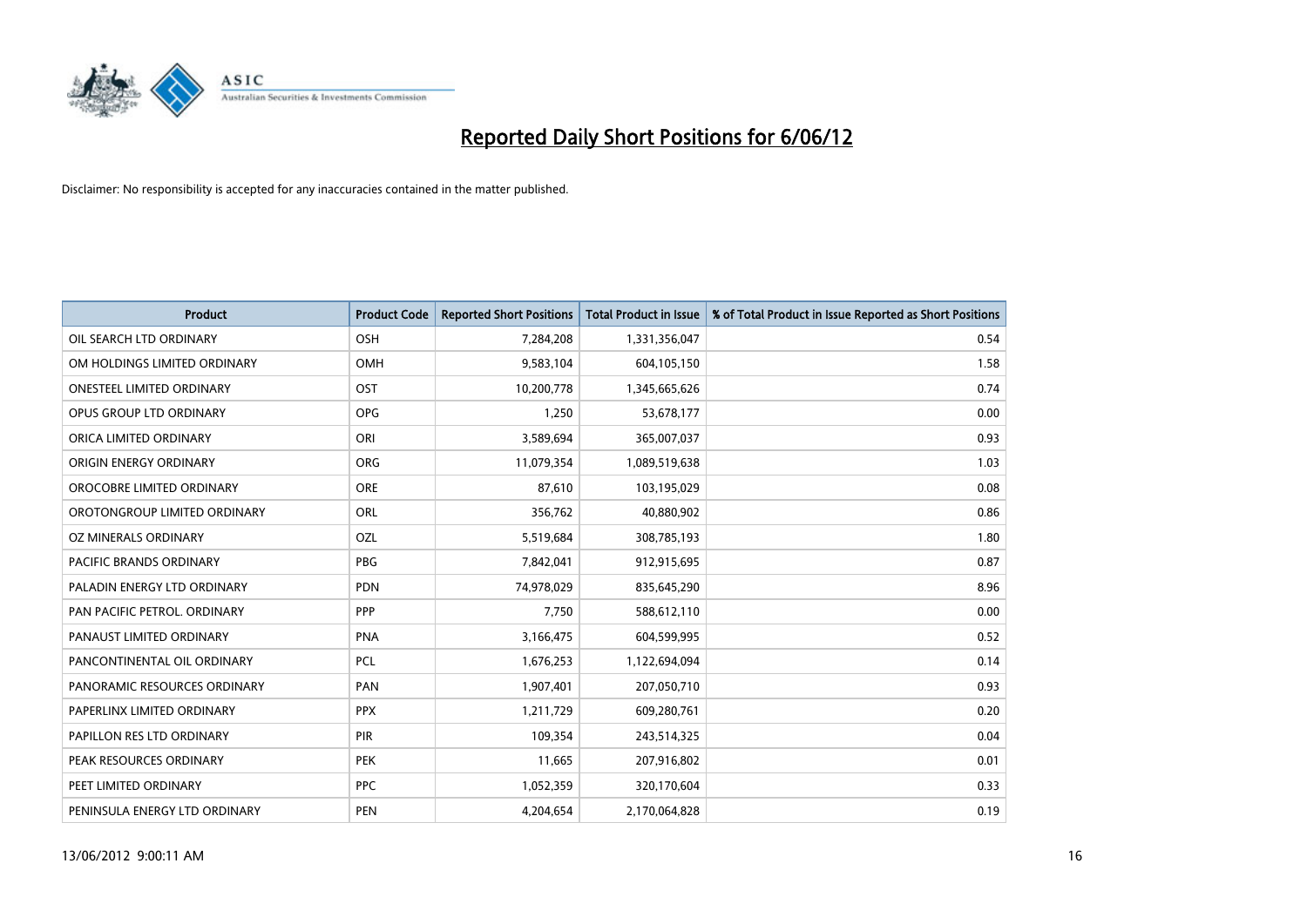

| <b>Product</b>                      | <b>Product Code</b> | <b>Reported Short Positions</b> | <b>Total Product in Issue</b> | % of Total Product in Issue Reported as Short Positions |
|-------------------------------------|---------------------|---------------------------------|-------------------------------|---------------------------------------------------------|
| PERILYA LIMITED ORDINARY            | PEM                 | 406,240                         | 769,316,426                   | 0.05                                                    |
| PERPETUAL LIMITED ORDINARY          | <b>PPT</b>          | 1,948,217                       | 41,980,678                    | 4.66                                                    |
| PERSEUS MINING LTD ORDINARY         | <b>PRU</b>          | 12,088,921                      | 457,962,088                   | 2.63                                                    |
| PHARMAXIS LTD ORDINARY              | <b>PXS</b>          | 4,159,635                       | 306,455,989                   | 1.35                                                    |
| PHOSPHAGENICS LTD. ORDINARY         | <b>POH</b>          | 96,072                          | 1,020,215,957                 | 0.01                                                    |
| PLATINUM ASSET ORDINARY             | <b>PTM</b>          | 9,520,303                       | 561,347,878                   | 1.69                                                    |
| PLATINUM AUSTRALIA ORDINARY         | <b>PLA</b>          | 810,335                         | 504,968,043                   | 0.16                                                    |
| PMI GOLD CORP CDI 1:1               | <b>PVM</b>          | 30,588                          | 71,581,426                    | 0.04                                                    |
| PMP LIMITED ORDINARY                | <b>PMP</b>          | 114,792                         | 323,781,124                   | 0.03                                                    |
| PREMIER INVESTMENTS ORDINARY        | <b>PMV</b>          | 392,706                         | 155,260,377                   | 0.24                                                    |
| PRIMA BIOMED LTD ORDINARY           | <b>PRR</b>          | 3,764,166                       | 1,066,063,388                 | 0.35                                                    |
| PRIMARY HEALTH CARE ORDINARY        | <b>PRY</b>          | 14,093,757                      | 501,717,314                   | 2.81                                                    |
| PRIMEAG AUSTRALIA ORDINARY          | PAG                 | 251,907                         | 266,394,444                   | 0.09                                                    |
| PROGRAMMED ORDINARY                 | <b>PRG</b>          | 283,931                         | 118,173,778                   | 0.23                                                    |
| <b>QANTAS AIRWAYS ORDINARY</b>      | QAN                 | 11,797,889                      | 2,265,123,620                 | 0.52                                                    |
| OBE INSURANCE GROUP ORDINARY        | <b>OBE</b>          | 48,257,335                      | 1,181,682,557                 | 4.07                                                    |
| OR NATIONAL LIMITED ORDINARY        | <b>ORN</b>          | 10,901,777                      | 2,440,000,000                 | 0.42                                                    |
| ORXPHARMA LTD ORDINARY              | QRX                 | 322,358                         | 144,577,206                   | 0.22                                                    |
| <b>QUBE LOGISTICS HLDG ORDINARY</b> | <b>QUB</b>          | 3,756,915                       | 909,407,185                   | 0.41                                                    |
| RAMELIUS RESOURCES ORDINARY         | <b>RMS</b>          | 1,243,554                       | 335,906,949                   | 0.38                                                    |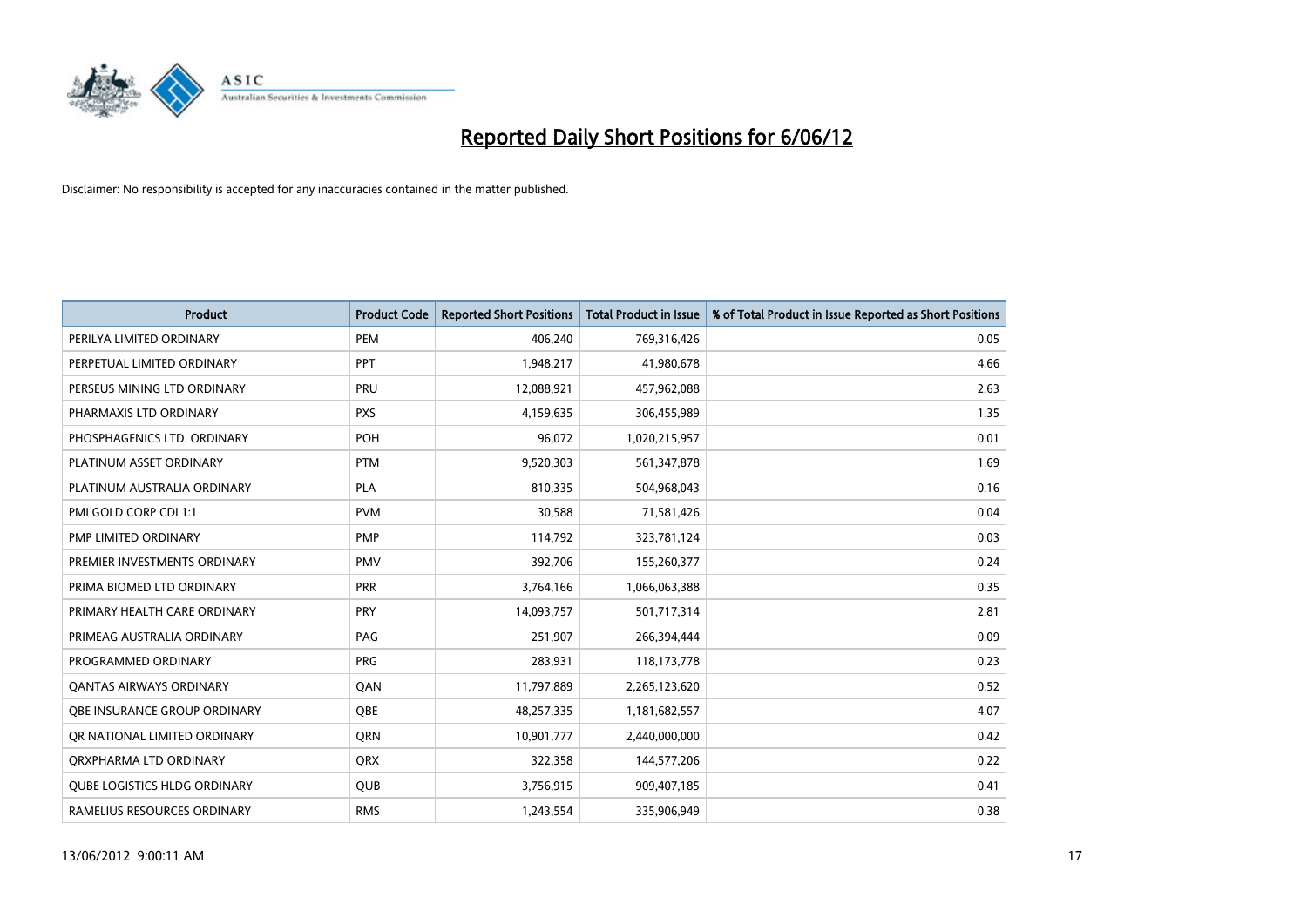

| <b>Product</b>                      | <b>Product Code</b> | <b>Reported Short Positions</b> | <b>Total Product in Issue</b> | % of Total Product in Issue Reported as Short Positions |
|-------------------------------------|---------------------|---------------------------------|-------------------------------|---------------------------------------------------------|
| RAMSAY HEALTH CARE ORDINARY         | <b>RHC</b>          | 1,910,731                       | 202,081,252                   | 0.93                                                    |
| RANGE RESOURCES LTD ORDINARY        | <b>RRS</b>          | 859,820                         | 2,118,880,660                 | 0.04                                                    |
| <b>RCR TOMLINSON ORDINARY</b>       | <b>RCR</b>          | 18,745                          | 131,997,456                   | 0.01                                                    |
| <b>REA GROUP ORDINARY</b>           | <b>REA</b>          | 397,691                         | 131,714,699                   | 0.31                                                    |
| <b>RECKON LIMITED ORDINARY</b>      | <b>RKN</b>          | 840,928                         | 129,488,015                   | 0.66                                                    |
| <b>RED 5 LIMITED ORDINARY</b>       | <b>RED</b>          | 23,568                          | 135,488,008                   | 0.02                                                    |
| <b>RED FORK ENERGY ORDINARY</b>     | <b>RFE</b>          | 435,167                         | 310,229,853                   | 0.14                                                    |
| REDBANK ENERGY LTD ORDINARY         | <b>AEJ</b>          | 19                              | 786,287                       | 0.00                                                    |
| <b>REDFLEX HOLDINGS ORDINARY</b>    | <b>RDF</b>          | $\overline{2}$                  | 110,345,599                   | 0.00                                                    |
| REGIONAL EXPRESS ORDINARY           | <b>REX</b>          | 10,000                          | 121,254,902                   | 0.01                                                    |
| <b>REGIS RESOURCES ORDINARY</b>     | <b>RRL</b>          | 616,306                         | 451,954,157                   | 0.14                                                    |
| RESMED INC CDI 10:1                 | <b>RMD</b>          | 3,965,072                       | 1,556,242,300                 | 0.25                                                    |
| RESOLUTE MINING ORDINARY            | <b>RSG</b>          | 3,065,451                       | 643,219,058                   | 0.46                                                    |
| <b>RESOURCE GENERATION ORDINARY</b> | <b>RES</b>          | 173                             | 262,895,652                   | 0.00                                                    |
| <b>RETAIL FOOD GROUP ORDINARY</b>   | <b>RFG</b>          | 24,958                          | 108,422,615                   | 0.03                                                    |
| REVERSE CORP LIMITED ORDINARY       | <b>REF</b>          | 100                             | 92,382,175                    | 0.00                                                    |
| REX MINERALS LIMITED ORDINARY       | <b>RXM</b>          | 735,743                         | 188,907,284                   | 0.38                                                    |
| RHG LIMITED ORDINARY                | <b>RHG</b>          | 5,392                           | 308,483,177                   | 0.00                                                    |
| <b>RIALTO ENERGY ORDINARY</b>       | <b>RIA</b>          | 1,786,651                       | 671,347,392                   | 0.26                                                    |
| <b>RIDLEY CORPORATION ORDINARY</b>  | <b>RIC</b>          | 1,166                           | 307,817,071                   | 0.00                                                    |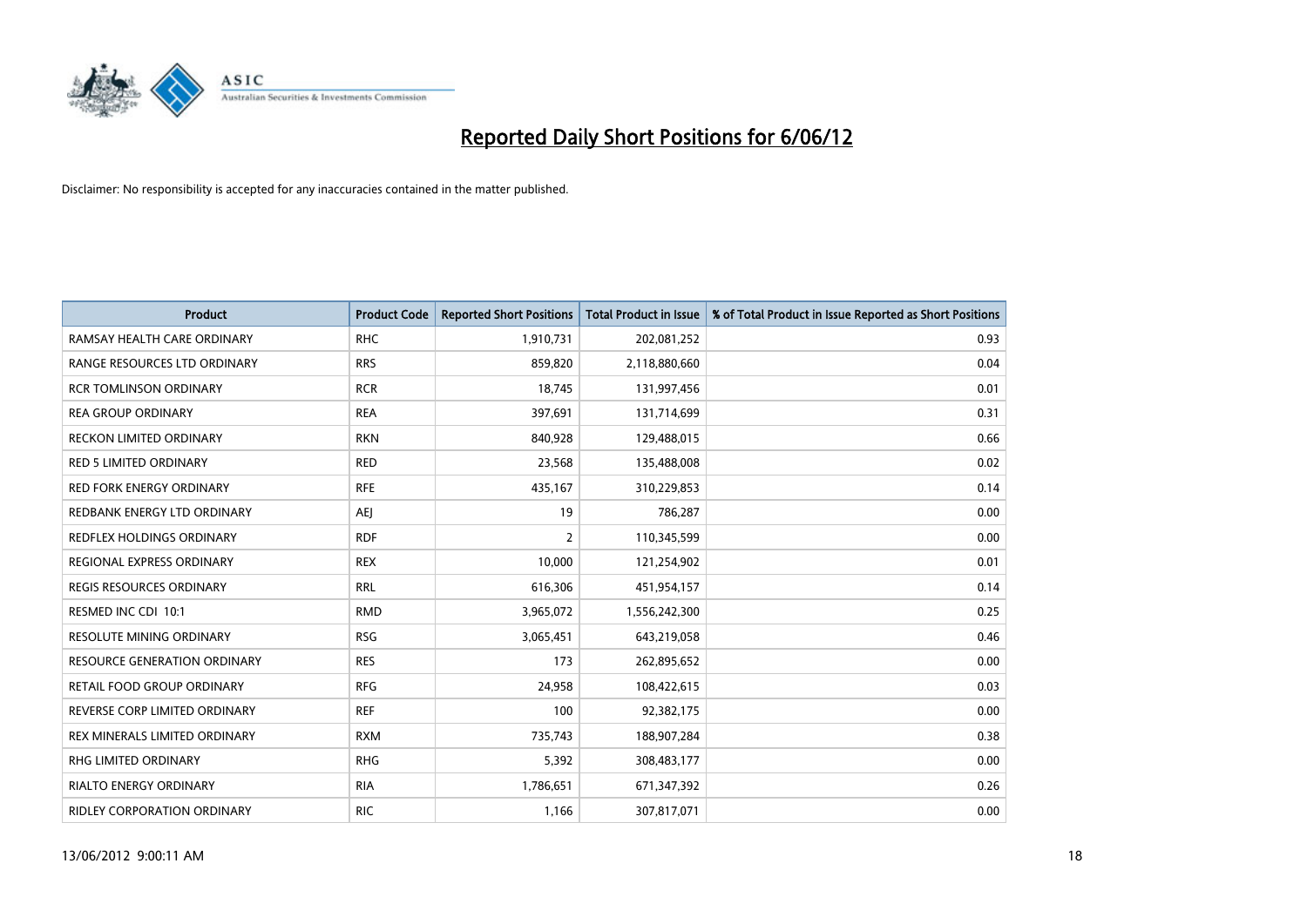

| <b>Product</b>                   | <b>Product Code</b> | <b>Reported Short Positions</b> | <b>Total Product in Issue</b> | % of Total Product in Issue Reported as Short Positions |
|----------------------------------|---------------------|---------------------------------|-------------------------------|---------------------------------------------------------|
| RIO TINTO LIMITED ORDINARY       | <b>RIO</b>          | 23,838,104                      | 435,758,720                   | 5.45                                                    |
| ROBUST RESOURCES ORDINARY        | <b>ROL</b>          | 32,400                          | 87,544,097                    | 0.04                                                    |
| ROC OIL COMPANY ORDINARY         | <b>ROC</b>          | 2,577,092                       | 683,235,552                   | 0.38                                                    |
| <b>RURALCO HOLDINGS ORDINARY</b> | <b>RHL</b>          | 12,000                          | 55,019,284                    | 0.02                                                    |
| SAI GLOBAL LIMITED ORDINARY      | SAI                 | 4,417,927                       | 204,354,836                   | 2.18                                                    |
| SALMAT LIMITED ORDINARY          | <b>SLM</b>          | 2,871,547                       | 159,802,174                   | 1.79                                                    |
| SAMSON OIL & GAS LTD ORDINARY    | SSN                 | 1,349,852                       | 1,768,994,382                 | 0.08                                                    |
| SANDFIRE RESOURCES ORDINARY      | <b>SFR</b>          | 4,449,515                       | 151,158,635                   | 2.93                                                    |
| SANTOS LTD ORDINARY              | <b>STO</b>          | 4,240,433                       | 952,786,438                   | 0.43                                                    |
| SARACEN MINERAL ORDINARY         | SAR                 | 2,527,396                       | 594,815,640                   | 0.44                                                    |
| SEDGMAN LIMITED ORDINARY         | <b>SDM</b>          | 11,327                          | 214,292,930                   | 0.00                                                    |
| SEEK LIMITED ORDINARY            | <b>SEK</b>          | 14,376,283                      | 337,101,307                   | 4.27                                                    |
| SELECT HARVESTS ORDINARY         | <b>SHV</b>          | $\mathbf{1}$                    | 56,812,699                    | 0.00                                                    |
| SENEX ENERGY LIMITED ORDINARY    | <b>SXY</b>          | 3,368,157                       | 926,147,416                   | 0.37                                                    |
| SERVCORP LIMITED ORDINARY        | SRV                 | 17,101                          | 98,440,807                    | 0.02                                                    |
| SERVICE STREAM ORDINARY          | SSM                 | 400                             | 283,418,867                   | 0.00                                                    |
| SEVEN GROUP HOLDINGS ORDINARY    | <b>SVW</b>          | 441,500                         | 307,410,281                   | 0.14                                                    |
| SEVEN WEST MEDIA LTD ORDINARY    | <b>SWM</b>          | 22,224,728                      | 666,105,054                   | 3.34                                                    |
| SIGMA PHARMACEUTICAL ORDINARY    | <b>SIP</b>          | 5,470,476                       | 1,185,020,782                 | 0.47                                                    |
| SILEX SYSTEMS ORDINARY           | <b>SLX</b>          | 711,265                         | 170,143,997                   | 0.41                                                    |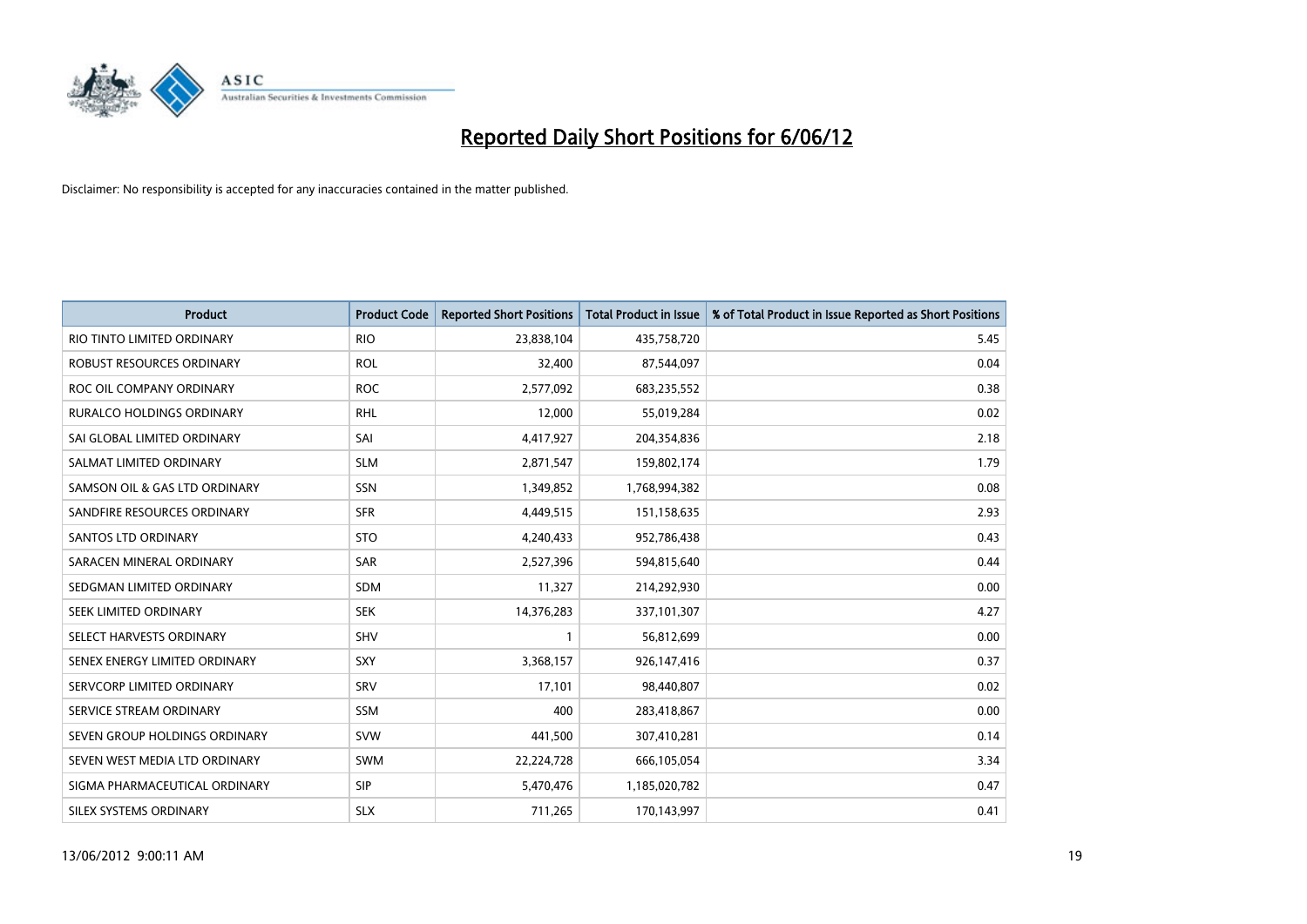

| <b>Product</b>                           | <b>Product Code</b> | <b>Reported Short Positions</b> | <b>Total Product in Issue</b> | % of Total Product in Issue Reported as Short Positions |
|------------------------------------------|---------------------|---------------------------------|-------------------------------|---------------------------------------------------------|
| SILVER LAKE RESOURCE ORDINARY            | <b>SLR</b>          | 458,444                         | 220,264,064                   | 0.21                                                    |
| SIMS METAL MGMT LTD ORDINARY             | <b>SGM</b>          | 8,520,598                       | 205,106,768                   | 4.15                                                    |
| SINGAPORE TELECOMM. CHESS DEPOSITARY INT | SGT                 | 6,666,553                       | 158,218,641                   | 4.22                                                    |
| SIRTEX MEDICAL ORDINARY                  | <b>SRX</b>          | 4,305                           | 55,768,136                    | 0.01                                                    |
| SKILLED GROUP LTD ORDINARY               | <b>SKE</b>          | 26,074                          | 233,487,276                   | 0.01                                                    |
| SKY CITY ENTERTAIN, ORDINARY             | <b>SKC</b>          | 101                             | 576,958,340                   | 0.00                                                    |
| <b>SLATER &amp; GORDON ORDINARY</b>      | <b>SGH</b>          | 11,348                          | 168,600,731                   | 0.01                                                    |
| SMS MANAGEMENT, ORDINARY                 | <b>SMX</b>          | 629,945                         | 68,415,913                    | 0.92                                                    |
| SONIC HEALTHCARE ORDINARY                | <b>SHL</b>          | 3,997,636                       | 390,969,875                   | 1.00                                                    |
| SOUL PATTINSON (W.H) ORDINARY            | SOL                 | 32,101                          | 239,395,320                   | 0.01                                                    |
| SOUTH BOULDER MINES ORDINARY             | <b>STB</b>          | 101,421                         | 116,232,826                   | 0.09                                                    |
| SP AUSNET STAPLED SECURITIES             | <b>SPN</b>          | 5,329,604                       | 3,243,987,341                 | 0.15                                                    |
| SPARK INFRASTRUCTURE STAPLED NOTE & UNIT | SKI                 | 33,292,038                      | 1,326,734,264                 | 2.52                                                    |
| SPDR 200 FUND ETF UNITS                  | STW                 | 3,778                           | 51,538,531                    | 0.01                                                    |
| SPECIALTY FASHION ORDINARY               | <b>SFH</b>          | 2,099,171                       | 192,236,121                   | 1.09                                                    |
| SPOTLESS GROUP LTD ORDINARY              | <b>SPT</b>          | 425,781                         | 265,746,161                   | 0.16                                                    |
| ST BARBARA LIMITED ORDINARY              | SBM                 | 8,912,565                       | 325,615,389                   | 2.74                                                    |
| STANMORE COAL LTD ORDINARY               | <b>SMR</b>          | 16,885                          | 160,180,221                   | 0.01                                                    |
| STARPHARMA HOLDINGS ORDINARY             | <b>SPL</b>          | 2,601,653                       | 280,802,451                   | 0.94                                                    |
| STHN CROSS MEDIA ORDINARY                | SXL                 | 5,677,114                       | 704,594,449                   | 0.80                                                    |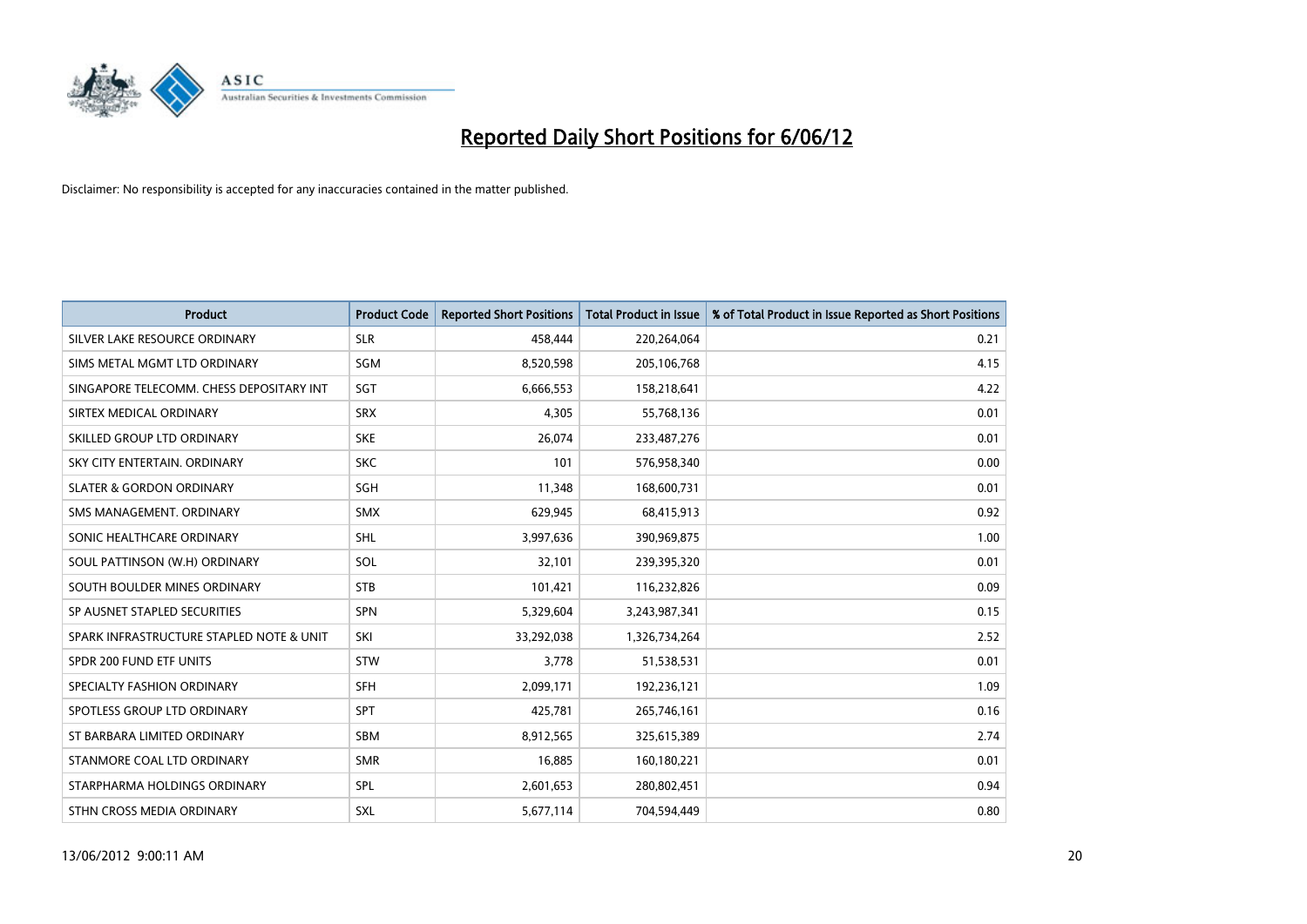

| <b>Product</b>                   | <b>Product Code</b> | <b>Reported Short Positions</b> | <b>Total Product in Issue</b> | % of Total Product in Issue Reported as Short Positions |
|----------------------------------|---------------------|---------------------------------|-------------------------------|---------------------------------------------------------|
| STOCKLAND UNITS/ORD STAPLED      | SGP                 | 16,936,224                      | 2,219,880,007                 | 0.75                                                    |
| STRAITS RES LTD. ORDINARY        | <b>SRQ</b>          | 238,758                         | 456,529,474                   | 0.05                                                    |
| STRIKE RESOURCES ORDINARY        | <b>SRK</b>          | 492,000                         | 142,534,268                   | 0.35                                                    |
| STW COMMUNICATIONS ORDINARY      | SGN                 | 50,214                          | 362,798,351                   | 0.01                                                    |
| SUNCORP GROUP LTD ORDINARY       | <b>SUN</b>          | 11,796,298                      | 1,286,600,980                 | 0.88                                                    |
| SUNDANCE ENERGY ORDINARY         | <b>SEA</b>          | 37,869                          | 277,098,474                   | 0.01                                                    |
| SUNDANCE RESOURCES ORDINARY      | <b>SDL</b>          | 15,177,863                      | 2,933,534,505                 | 0.52                                                    |
| SUNLAND GROUP LTD ORDINARY       | <b>SDG</b>          | 91,510                          | 201,578,526                   | 0.05                                                    |
| SUPER RET REP LTD ORDINARY       | <b>SUL</b>          | 1,436,395                       | 196,152,971                   | 0.72                                                    |
| SYD AIRPORT STAPLED US PROHIBIT. | SYD                 | 6,694,444                       | 1,861,210,782                 | 0.37                                                    |
| TABCORP HOLDINGS LTD ORDINARY    | <b>TAH</b>          | 7,095,352                       | 730,113,969                   | 0.97                                                    |
| TANAMI GOLD NL ORDINARY          | <b>TAM</b>          | 209,147                         | 261,132,677                   | 0.07                                                    |
| TAP OIL LIMITED ORDINARY         | <b>TAP</b>          | 951,028                         | 241,295,311                   | 0.38                                                    |
| TASSAL GROUP LIMITED ORDINARY    | <b>TGR</b>          | 130,397                         | 146,304,404                   | 0.08                                                    |
| <b>TATTS GROUP LTD ORDINARY</b>  | <b>TTS</b>          | 8,727,213                       | 1,362,919,733                 | 0.65                                                    |
| <b>TECHNOLOGY ONE ORDINARY</b>   | <b>TNE</b>          | 10,011                          | 304,910,455                   | 0.00                                                    |
| TELECOM CORPORATION ORDINARY     | <b>TEL</b>          | 15,917,115                      | 1,894,173,035                 | 0.84                                                    |
| TELSTRA CORPORATION. ORDINARY    | <b>TLS</b>          | 26,486,024                      | 12,443,074,357                | 0.20                                                    |
| TEN NETWORK HOLDINGS ORDINARY    | <b>TEN</b>          | 72,114,663                      | 1,045,236,720                 | 6.91                                                    |
| TERANGA GOLD CORP CDI 1:1        | TGZ                 | 226,207                         | 158,155,577                   | 0.13                                                    |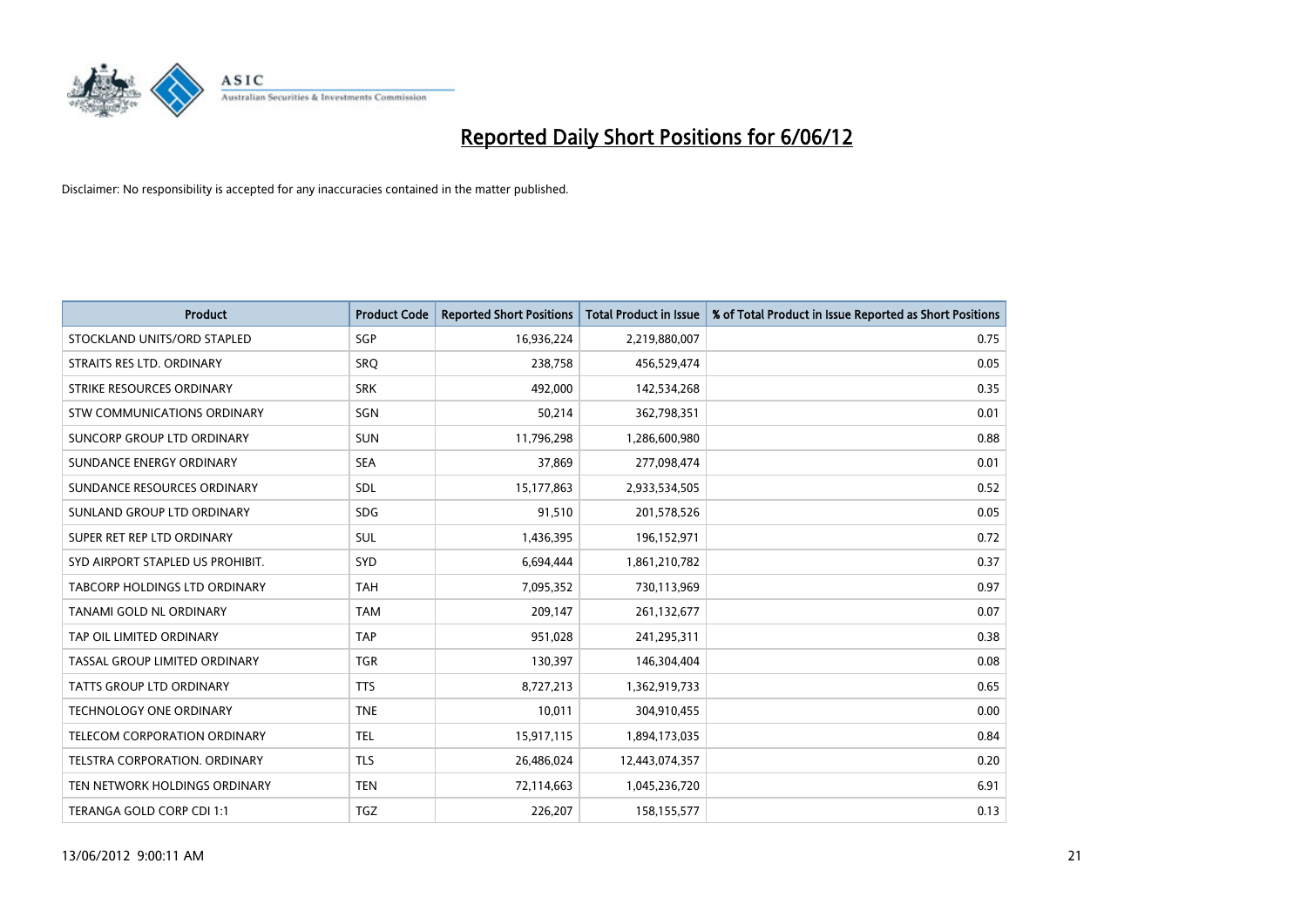

| <b>Product</b>                       | <b>Product Code</b> | <b>Reported Short Positions</b> | <b>Total Product in Issue</b> | % of Total Product in Issue Reported as Short Positions |
|--------------------------------------|---------------------|---------------------------------|-------------------------------|---------------------------------------------------------|
| TEXON PETROLEUM LTD ORDINARY         | <b>TXN</b>          | 246,186                         | 245,039,848                   | 0.10                                                    |
| TFS CORPORATION LTD ORDINARY         | <b>TFC</b>          | 207,943                         | 279,621,829                   | 0.07                                                    |
| THAKRAL HOLDINGS GRP ORDINARY/UNIT   | <b>THG</b>          | 164                             | 585,365,014                   | 0.00                                                    |
| THE REJECT SHOP ORDINARY             | <b>TRS</b>          | 1,572,601                       | 26,071,170                    | 6.03                                                    |
| THINKSMART LIMITED ORDINARY          | <b>TSM</b>          | 175,000                         | 156,005,431                   | 0.11                                                    |
| THORN GROUP LIMITED ORDINARY         | <b>TGA</b>          | 337,290                         | 146,374,703                   | 0.24                                                    |
| TIGER RESOURCES ORDINARY             | <b>TGS</b>          | 2,253,952                       | 673,470,269                   | 0.32                                                    |
| <b>TISHMAN SPEYER UNITS</b>          | <b>TSO</b>          | 40,786                          | 338,440,904                   | 0.01                                                    |
| TOLL HOLDINGS LTD ORDINARY           | <b>TOL</b>          | 18,513,638                      | 717,133,875                   | 2.57                                                    |
| TOX FREE SOLUTIONS ORDINARY          | <b>TOX</b>          | 10,786                          | 114,948,108                   | 0.01                                                    |
| TPG TELECOM LIMITED ORDINARY         | <b>TPM</b>          | 2,211,597                       | 793,808,141                   | 0.27                                                    |
| <b>TRADE ME GROUP ORDINARY</b>       | <b>TME</b>          | 555,499                         | 395,745,510                   | 0.14                                                    |
| TRANSFIELD SERVICES ORDINARY         | <b>TSE</b>          | 4,895,644                       | 525,028,694                   | 0.94                                                    |
| TRANSPACIFIC INDUST, ORDINARY        | <b>TPI</b>          | 5,301,292                       | 1,578,209,025                 | 0.32                                                    |
| TRANSURBAN GROUP TRIPLE STAPLED SEC. | <b>TCL</b>          | 6,016,615                       | 1,458,321,112                 | 0.41                                                    |
| TREASURY WINE ESTATE ORDINARY        | <b>TWE</b>          | 13,188,134                      | 647,227,144                   | 2.03                                                    |
| TROY RESOURCES LTD ORDINARY          | <b>TRY</b>          | 217,761                         | 89,296,649                    | 0.23                                                    |
| UGL LIMITED ORDINARY                 | UGL                 | 5,828,737                       | 166,315,038                   | 3.51                                                    |
| UNILIFE CORPORATION CDI 6:1          | <b>UNS</b>          | 211,168                         | 258,962,928                   | 0.08                                                    |
| UXC LIMITED ORDINARY                 | <b>UXC</b>          | 156,197                         | 305,585,913                   | 0.05                                                    |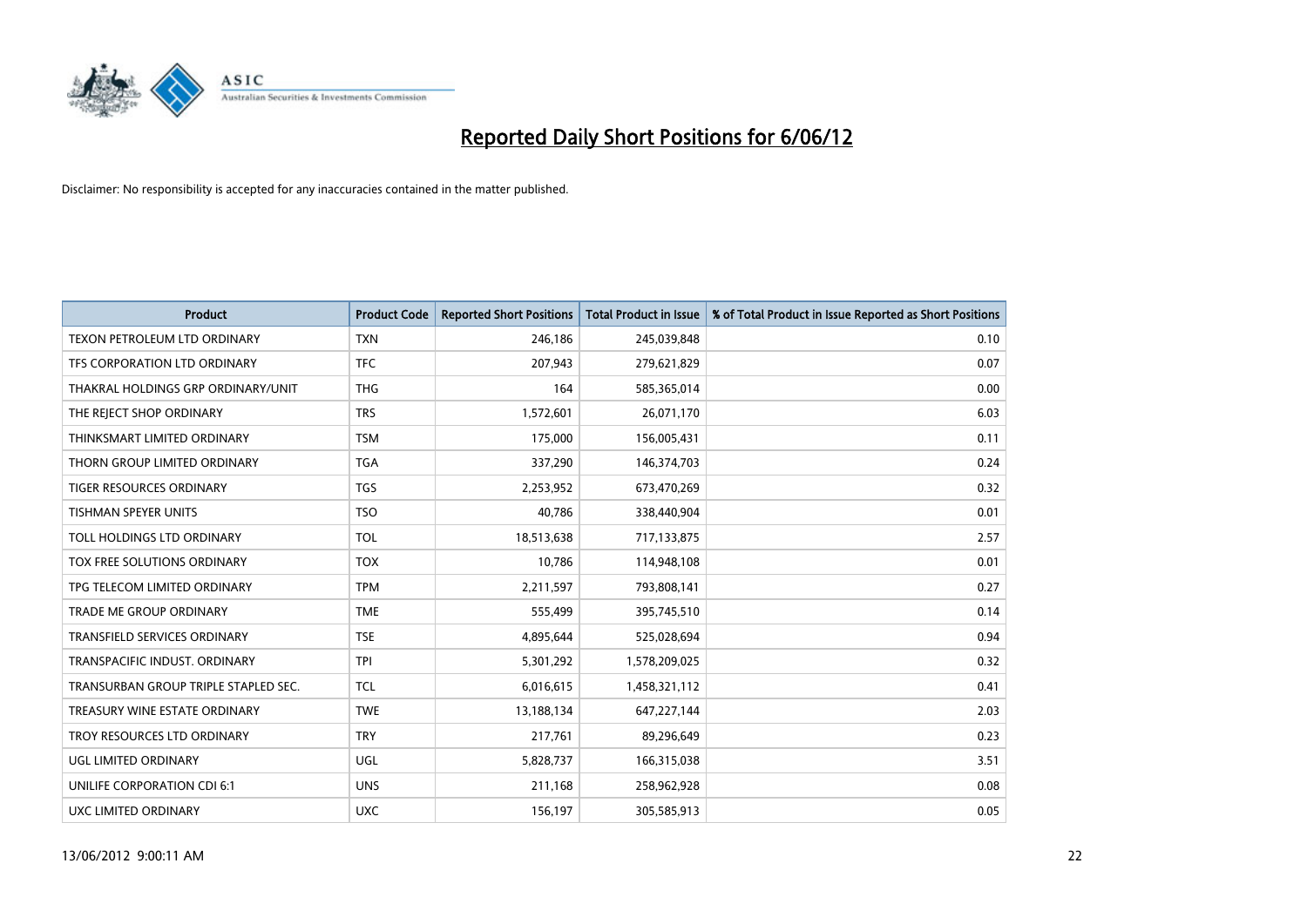

| <b>Product</b>                         | <b>Product Code</b> | <b>Reported Short Positions</b> | <b>Total Product in Issue</b> | % of Total Product in Issue Reported as Short Positions |
|----------------------------------------|---------------------|---------------------------------|-------------------------------|---------------------------------------------------------|
| <b>VENTURE MINERALS ORDINARY</b>       | <b>VMS</b>          | 52,850                          | 232,468,592                   | 0.03                                                    |
| <b>VIRGIN AUS HLDG LTD ORDINARY</b>    | <b>VAH</b>          | 29,148,996                      | 2,210,197,600                 | 1.31                                                    |
| VITERRA INC CDI 1:1                    | <b>VTA</b>          | 10                              | 68,629,939                    | 0.00                                                    |
| VNGD ALL-WORLD EX-US CDI 1:1           | <b>VEU</b>          | 3,850                           | 990,776                       | 0.39                                                    |
| <b>WARATAH RESOURCES ORDINARY</b>      | <b>WGO</b>          | 626,000                         | 199,533,736                   | 0.31                                                    |
| <b>WATPAC LIMITED ORDINARY</b>         | <b>WTP</b>          | 258,147                         | 184,332,526                   | 0.13                                                    |
| <b>WDS LIMITED ORDINARY</b>            | <b>WDS</b>          | 7                               | 144,740,614                   | 0.00                                                    |
| WEBJET LIMITED ORDINARY                | <b>WEB</b>          | 468,712                         | 71,232,746                    | 0.65                                                    |
| WESFARMERS LIMITED ORDINARY            | <b>WES</b>          | 30,713,563                      | 1,006,504,883                 | 3.03                                                    |
| WESFARMERS LIMITED PARTIALLY PROTECTED | <b>WESN</b>         | 44,391                          | 150,567,279                   | 0.02                                                    |
| WESTERN AREAS NL ORDINARY              | <b>WSA</b>          | 8,802,069                       | 179,735,899                   | 4.88                                                    |
| WESTFIELD GROUP ORD/UNIT STAPLED SEC   | <b>WDC</b>          | 7,225,067                       | 2,270,870,825                 | 0.30                                                    |
| WESTFIELD RETAIL TST UNIT STAPLED      | <b>WRT</b>          | 47,928,299                      | 3,054,166,195                 | 1.55                                                    |
| <b>WESTPAC BANKING CORP ORDINARY</b>   | <b>WBC</b>          | 62,197,088                      | 3,055,118,844                 | 1.98                                                    |
| WHITE ENERGY COMPANY ORDINARY          | <b>WEC</b>          | 2,443,334                       | 322,974,494                   | 0.73                                                    |
| <b>WHITEHAVEN COAL ORDINARY</b>        | <b>WHC</b>          | 10,627,669                      | 1,013,190,387                 | 1.02                                                    |
| WHK GROUP LIMITED ORDINARY             | <b>WHG</b>          | 25,001                          | 265,200,652                   | 0.01                                                    |
| WINDIMURRA VANADIUM ORDINARY           | <b>WVL</b>          | 163,685                         | 154,278,674                   | 0.11                                                    |
| WOODSIDE PETROLEUM ORDINARY            | <b>WPL</b>          | 3,150,081                       | 823,910,657                   | 0.37                                                    |
| WOOLWORTHS LIMITED ORDINARY            | <b>WOW</b>          | 4,722,538                       | 1,230,625,667                 | 0.35                                                    |